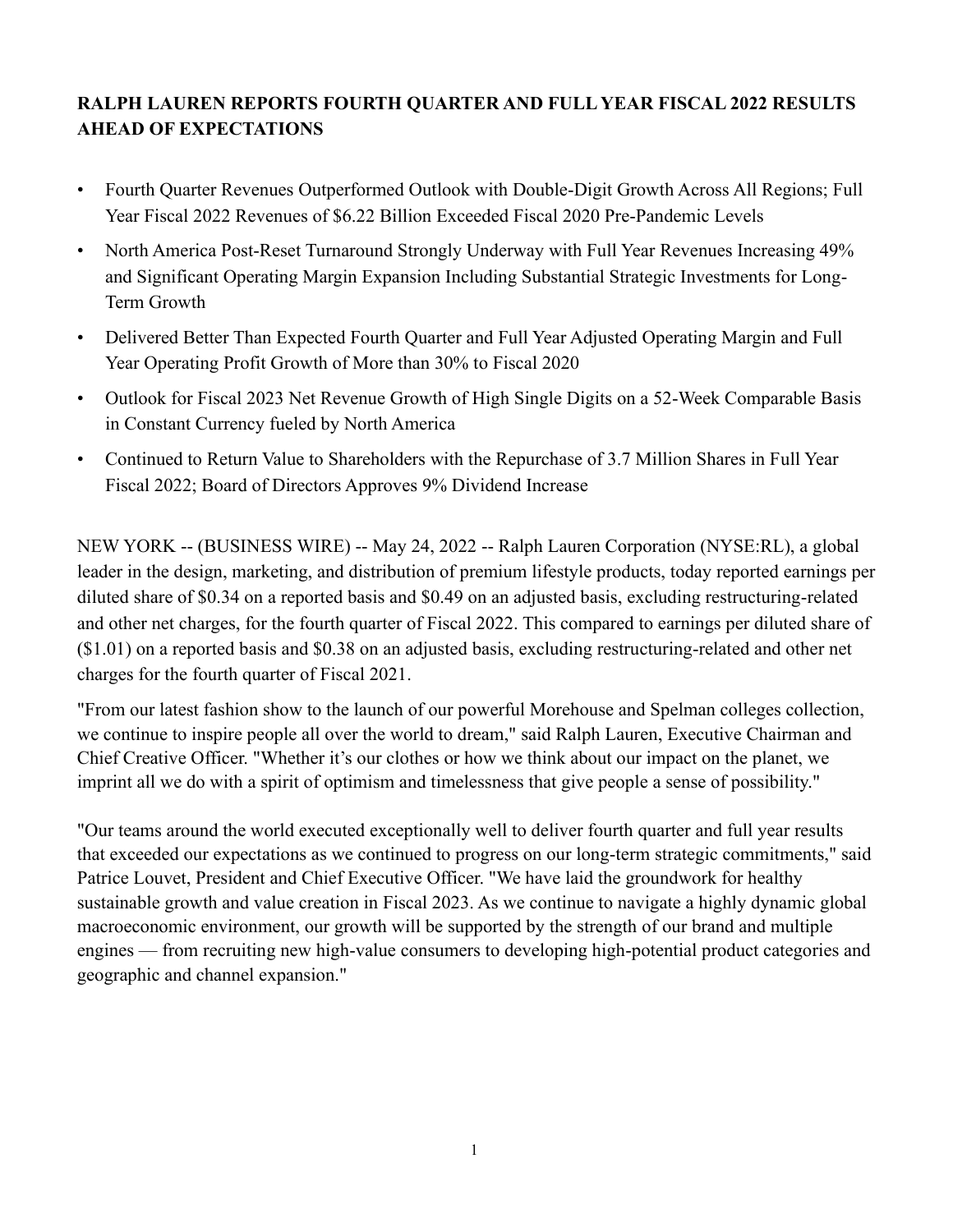# **Key Achievements in Fiscal 2022**

We delivered the following highlights across our strategic priorities in the fourth quarter and full year Fiscal 2022:

- **Win Over a New Generation of Consumers**
	- Activated strong consumer engagement through diverse content and accelerated marketing investments, driving strong continued momentum in global brand consideration and purchase intent
	- Leveraged key brand moments to connect consumers to our powerful lifestyle brand, with fourth quarter investments focused on a range of bold activations including: our highimpact Fall '22 fashion show at New York's Museum of Modern Art, our sponsorships of Team USA at the Winter Olympics and the Australian Open and our 'Power of Women' RLX campaigns, along with our continued focus on new full-price consumer acquisition
- **Energize Core Products and Accelerate Under-Developed Categories**
	- Drove our iconic core and expanded high-potential categories to deliver compelling new assortments that resonate with post-pandemic consumer wardrobing. Special releases in the fourth quarter included our inspiring limited-edition capsule with Morehouse and Spelman Colleges, Polo Color Shop, Team USA Olympics and Lunar New Year gifting collections
	- Brand elevation continues with average unit retail ("AUR") up 13% across our direct-toconsumer network in the fourth quarter and up 15% for full year Fiscal 2022, on top of a 26% increase last year, driven by a strong product offering and promotional discipline
- **• Drive Targeted Expansion in Our Regions and Channels** 
	- Delivered robust double-digit growth across every region in the fourth quarter and for the full year, with North America up 49%, Europe up 54% and Asia up 27% to last year in constant currency despite continued pandemic-related disruptions
	- Continued to drive strong momentum in the Chinese mainland with fourth quarter sales increasing more than 25% to last year in constant currency, despite ongoing COVID-19 related lockdowns
	- All three regions also reported significant operating margin expansion to last year and prepandemic levels in Fiscal 2022 on a healthier base
- **Lead With Digital**
	- Fourth quarter Ralph Lauren digital ecosystem revenues grew low double-digits compared to Fiscal 2021 and more than 80% compared to Fiscal 2020, with balanced momentum across both owned and wholesale digital channels globally
	- Fourth quarter and full year operating margin in our owned digital business continued to significantly benefit the total company margin rate, consistent with the prior year and representing a more than 900 basis point increase to Fiscal 2020 pre-pandemic levels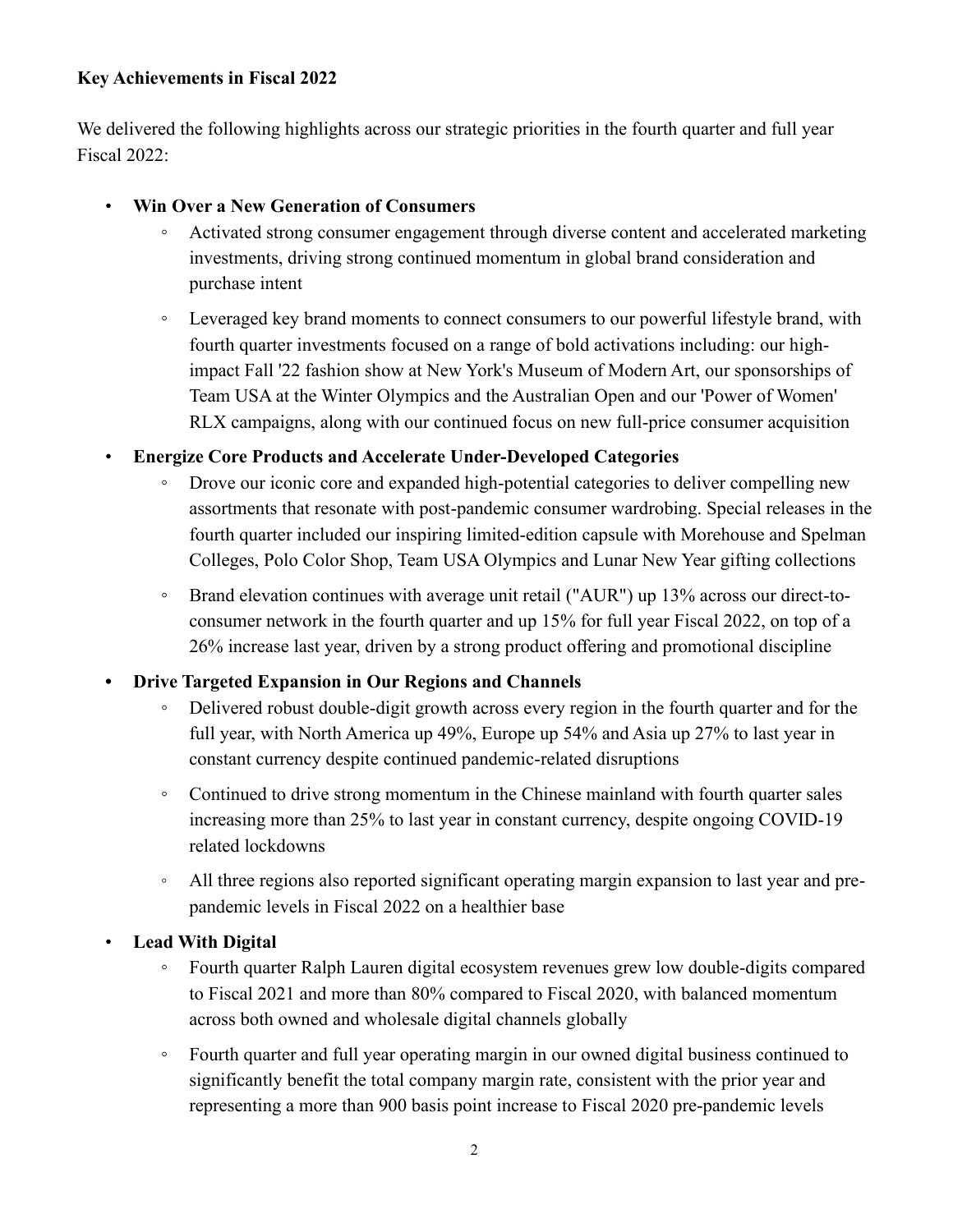# **• Operate With Discipline to Fuel Growth**

- Fiscal 2022 adjusted operating margin of 13.4% on a 53-week basis expanded 860 basis points to last year and 310 basis points to Fiscal 2020, all while accelerating investments in our key strategic initiatives. Fourth quarter operating margin of 3.6% expanded 20 basis points to last year on a reported basis and 140 basis points in constant currency, above our expectations driven by our continued focus on productivity
- Inventories are healthy and well positioned to support Fiscal 2023 product elevation and growth plans by region and as we deliberately shift inventory receipts earlier to mitigate global supply chain disruptions
- Demonstrated strong progress on our citizenship and sustainability journey including: our ambitious commitments to achieve net zero greenhouse gas emissions by 2040, 100% sustainably sourced key materials by 2025, and diversity and inclusion targets within our leadership and factory partners

# **Fourth Quarter Fiscal 2022 Income Statement Review**

*Net Revenue.* In the fourth quarter of Fiscal 2022, revenue increased 18% to \$1.5 billion on a reported basis and was up 22% in constant currency. Foreign currency negatively impacted revenue growth by approximately 360 basis points in the fourth quarter.

Revenue performance for the Company's reportable segments in the fourth quarter compared to the prior year period was as follows:

- *North America Revenue.* North America revenue in the fourth quarter increased 19% to \$674 million. In retail, comparable store sales in North America were up 21%, with a 27% increase in digital commerce and a 19% increase in brick and mortar stores. North America wholesale revenue was up 1% to last year. Wholesale results included a significantly higher level of negative impact from strategic distribution resets and the transition of Chaps to a licensed business in the fourth quarter relative to the first three quarters of the year, as planned. The Company will lap the majority of these impacts beginning in Fiscal 2023.
- *Europe Revenue.* Europe revenue in the fourth quarter increased 26% to \$467 million on a reported basis and increased 34% in constant currency to last year. In retail, comparable store sales in Europe were up 77%, with a 145% increase in brick and mortar stores more than offsetting a 2% decrease in digital commerce over a challenging compare of 79% growth in the prior year period when a significant portion of our stores were closed due to COVID-19. Europe wholesale revenue increased 5% on a reported basis and 12% in constant currency.
- *Asia Revenue.* Asia revenue in the fourth quarter increased 20% to \$346 million on a reported basis and 26% in constant currency, including adverse impacts related to COVID-19 business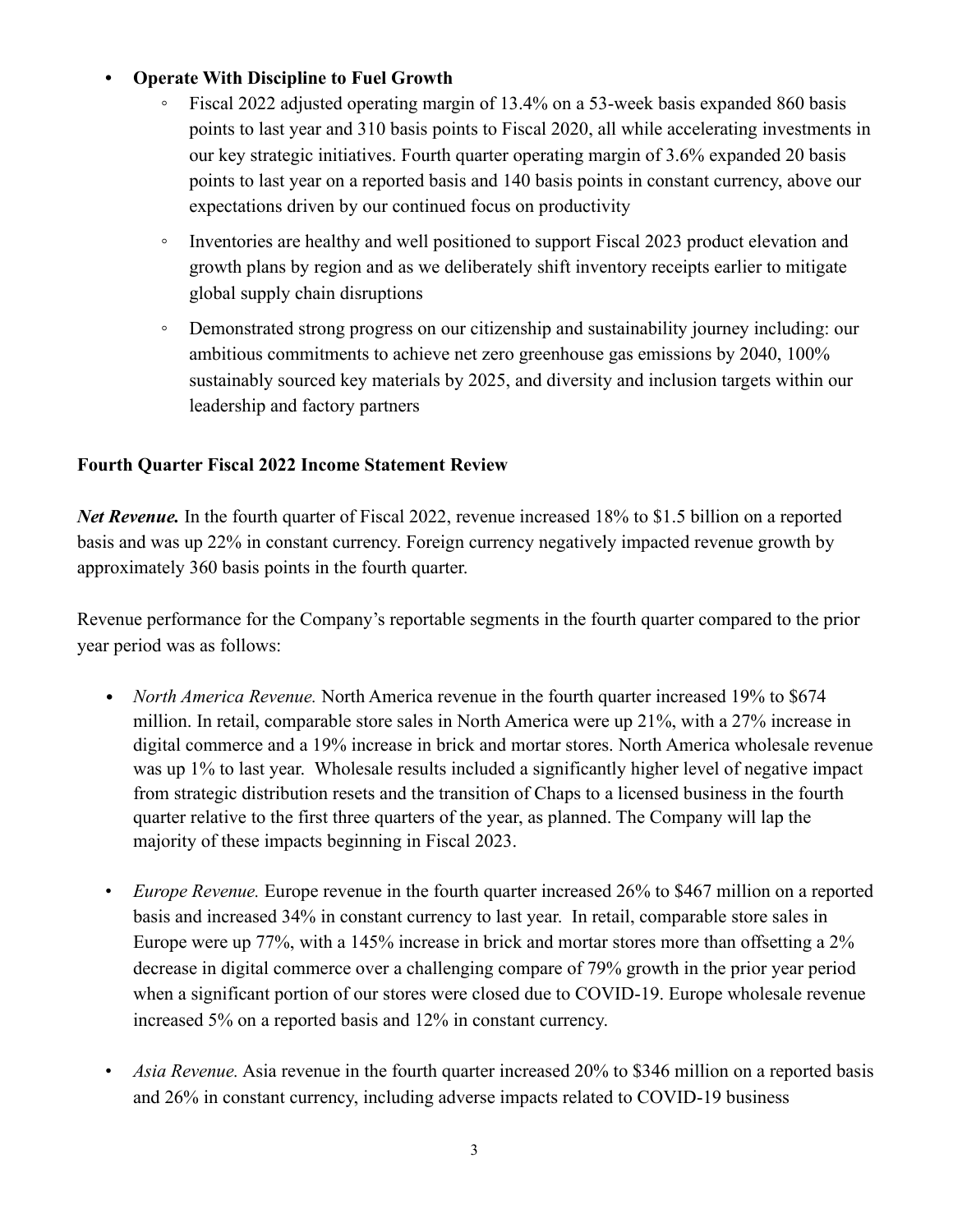disruptions across key markets. Comparable store sales in Asia increased 12%, with a 10% increase in our brick and mortar stores and a 46% increase in digital commerce.

*Gross Profit.* Gross profit for the fourth quarter of Fiscal 2022 was \$966 million and gross margin was 63.4%. On an adjusted basis, gross margin was 63.3% compared to 62.9% in the prior year period. Foreign currency negatively impacted gross margin by 80 basis points in the fourth quarter. Gross margin expansion was primarily driven by AUR growth across all regions as well as favorable channel and geographic mix shifts more than offsetting increased input costs from freight, raw materials and labor. Compared to fourth quarter Fiscal 2020, adjusted gross margins expanded 420 basis points on a reported basis on strong AUR growth.

*Operating Expenses.* Operating expenses in the fourth quarter of Fiscal 2022 were \$929 million on a reported basis, including \$19 million in restructuring-related and other net charges. On an adjusted basis, excluding such charges, operating expenses were \$910 million, up 19% to prior year, primarily driven by higher marketing investments, compensation, rent and selling expenses to fuel both near- and long-term strategic growth. Adjusted operating expense rate was 59.8%, compared to 59.5% in the prior year period, excluding restructuring-related and other net charges.

*Operating Income (Loss).* Operating income for the fourth quarter of Fiscal 2022 was \$37 million on a reported basis, including restructuring-related and other net charges of \$17 million, and operating margin was 2.4%. Adjusted operating income was \$54 million and operating margin was 3.6%, 20 basis points above the prior year. Foreign currency negatively impacted operating margin by 120 basis points in the fourth quarter.

- *North America Operating Income.* North America operating income in the fourth quarter was \$90 million on both a reported basis and an adjusted basis. Adjusted North America operating margin was 13.4%, compared to adjusted operating margin of 15.6% for the fourth quarter of Fiscal 2021 as we shifted a significant portion of operating expenses including marketing to the second half of the year to support growth coming out of the pandemic.
- *Europe Operating Income.* Europe operating income in the fourth quarter was \$91 million on a reported basis and \$94 million on an adjusted basis. Adjusted Europe operating margin was 20.2%, compared to 18.9% for the fourth quarter of Fiscal 2021. Foreign currency negatively impacted adjusted operating margin rate by 170 basis points in the fourth quarter.
- *Asia Operating Income.* Asia operating income in the fourth quarter was \$39 million on both a reported basis and an adjusted basis. Adjusted Asia operating margin was 11.4%, compared to 9.1% for the fourth quarter of Fiscal 2021. Foreign currency negatively impacted adjusted operating margin rate by 100 basis points in the fourth quarter.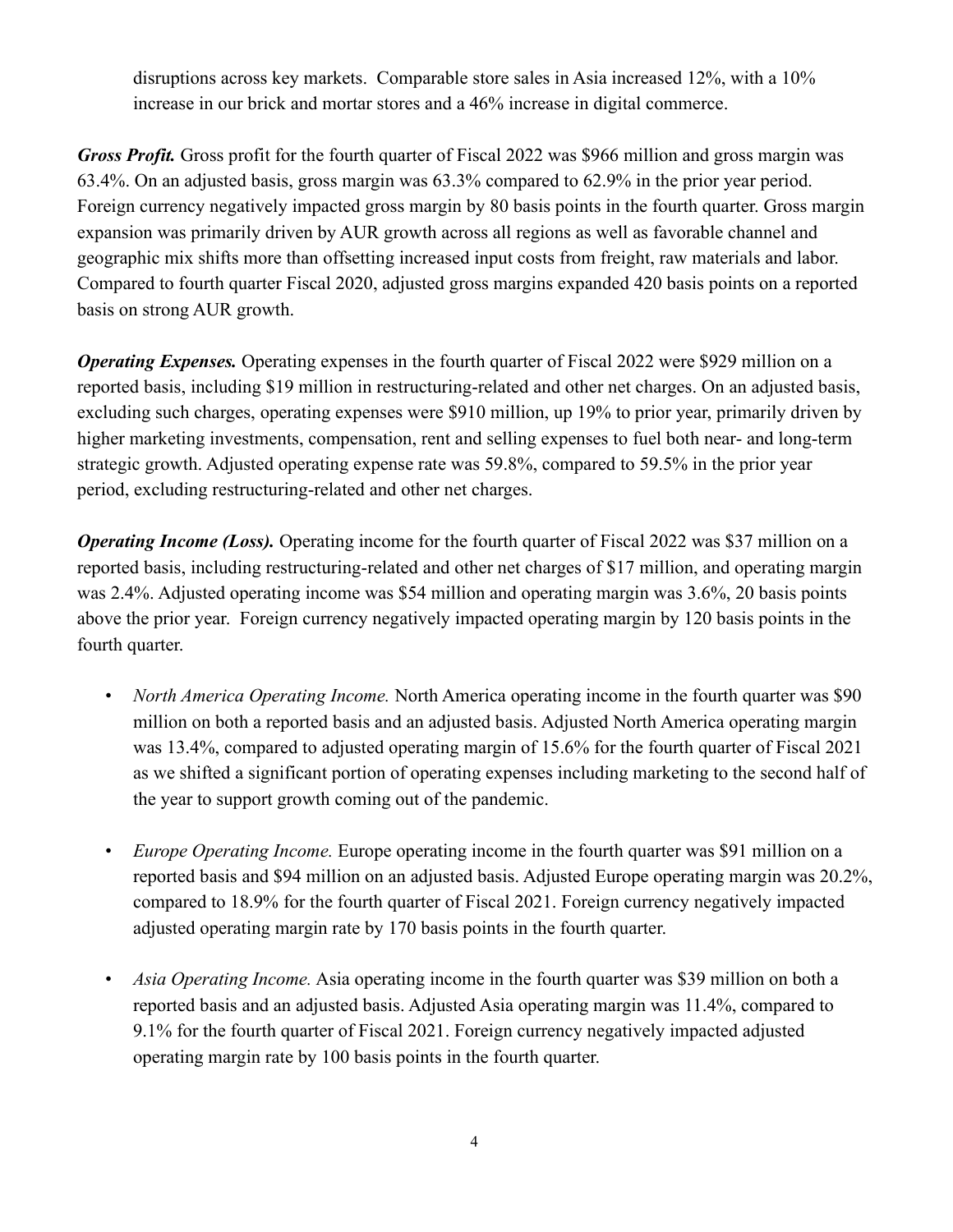*Net Income (Loss) and EPS.* On a reported basis, net income in the fourth quarter of Fiscal 2022 was \$24 million or \$0.34 per diluted share. On an adjusted basis, net income was \$36 million, or \$0.49 per diluted share. This compared to a net loss of \$74 million, or (\$1.01) per diluted share on a reported basis, and net income of \$28 million, or \$0.38 per diluted share on an adjusted basis, for the fourth quarter of Fiscal 2021.

In the fourth quarter of Fiscal 2022, the Company had an effective tax rate of approximately 17% on a reported basis and 23% on an adjusted basis. This compared to a reported and adjusted effective tax rate of approximately (110%) and 18%, respectively, in the prior year period. The increase in our adjusted effective tax rate was driven by an increase in liabilities for uncertain tax positions and unfavorable permanent adjustments, partly offset by favorable stock compensation adjustments.

# **Full Year Fiscal 2022 Income Statement Review**

*Net Revenues.* For Fiscal 2022, revenue increased 41% to \$6.2 billion on a reported basis and increased 42% in constant currency. Foreign currency negatively impacted revenue growth by approximately 60 basis points in the period.

- *North America Revenue.* For Fiscal 2022, North America revenue increased 49% to \$3.0 billion.
- *Europe Revenue.* For Fiscal 2022, Europe revenue increased 53% to \$1.8 billion on a reported basis. In constant currency, revenue increased 54%.
- *Asia Revenue.* For Fiscal 2022, Asia revenue increased 25% to \$1.3 billion on a reported basis. In constant currency, revenue increased 27%.

*Gross Profit.* Gross profit for Fiscal 2022 was \$4.1 billion on a reported basis and gross margin was 66.7%. On an adjusted basis, gross margin was 66.5%, 80 basis points higher than the prior year.

*Operating Expenses.* For Fiscal 2022, operating expenses were \$3.3 billion on a reported basis, including \$46 million in restructuring-related and other net charges. On an adjusted basis, operating expenses were also \$3.3 billion, up 23% to prior year. Adjusted operating expense rate was 53.1%, 780 basis points below Fiscal 2021, excluding restructuring-related and other net charges from both periods.

*Operating Income (Loss).* Operating income for Fiscal 2022 was \$798 million, including restructuringrelated and other net charges of \$33 million. On an adjusted basis, operating income was \$831 million compared to operating income of \$211 million for the prior year period, excluding restructuring-related and other net charges from both periods.

• *North America Operating Income.* North America operating income in Fiscal 2022 was \$677 million and operating margin was 22.8% on a reported basis, including restructuring-related and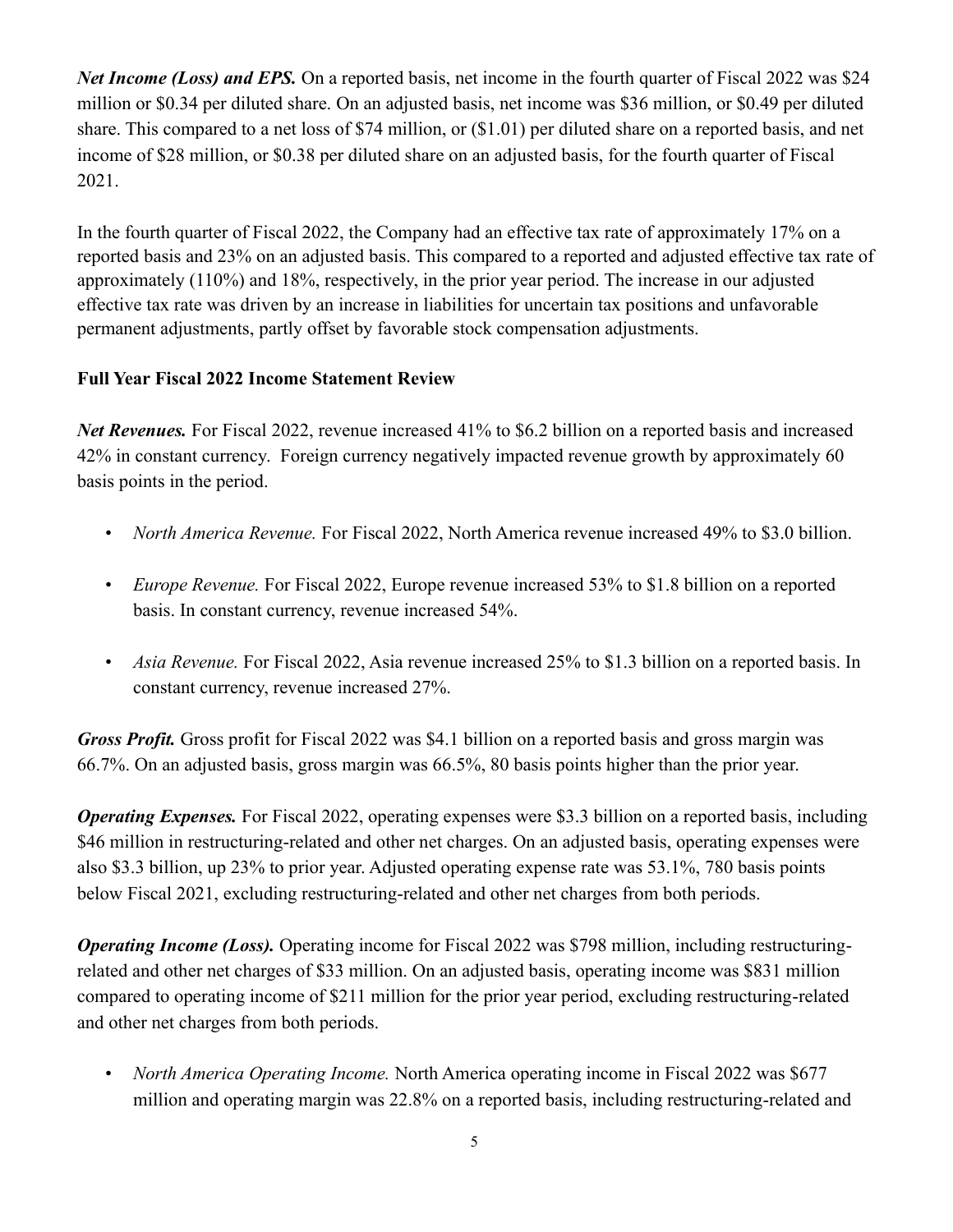other net charges. On an adjusted basis, North America operating income in Fiscal 2022 was \$666 million and operating margin was 22.4%, compared to 17.4% in Fiscal 2021.

- *Europe Operating Income.* Europe operating income in Fiscal 2022 was \$444 million and operating margin was 24.9% on a reported basis, including restructuring-related and other net charges. On an adjusted basis, Europe operating income in Fiscal 2022 was \$446 million and operating margin was 25.1%, compared to 17.3% in Fiscal 2021.
- *Asia Operating Income.* Asia operating income in Fiscal 2022 was \$229 million and operating margin was 17.8% on a reported basis, including restructuring-related and other net charges. On an adjusted basis, Asia operating income in Fiscal 2022 was \$230 million and operating margin was 17.9%, compared to 14.6% in Fiscal 2021.

*Net Income (Loss) and EPS.* In Fiscal 2022, net income was \$600 million or \$8.07 per diluted share on a reported basis. On an adjusted basis, net income was \$623 million, or \$8.38 per diluted share. This compared to a net loss of \$121 million, or (\$1.65) per diluted share on a reported basis, and net income of \$127 million, or \$1.70 per diluted share on an adjusted basis for Fiscal 2021.

For Fiscal 2022, the Company had an effective tax rate of approximately 20% on a reported basis and 21% on an adjusted basis. This compared to a reported and adjusted effective tax rate of approximately (62%) and 29%, respectively, in the prior year. The decline in our adjusted effective tax rate was primarily driven by favorable stock compensation adjustments in Fiscal 2022, a one-time foreign-derived intangible income (FDII) deduction and other adjustments to liabilities for uncertain tax positions and deferred tax.

## **Balance Sheet and Cash Flow Review**

The Company ended Fiscal 2022 with \$2.6 billion in cash and short-term investments and \$1.6 billion in total debt, compared to \$2.8 billion and \$1.6 billion, respectively, at the end of Fiscal 2021. Inventory at the end of Fiscal 2022 was \$977 million, up 29% compared to the prior year period reflecting improved sales performance, higher goods-in-transit to mitigate ongoing global supply chain delays and continued elevation of our product mix.

The Company repurchased approximately \$150 million of Class A Common Stock in the fourth quarter and approximately \$450 million of Class A Common Stock during the full year Fiscal 2022. At the end of Fiscal 2022, the Company had approximately \$1.6 billion remaining under its total share repurchase authorization, subject to overall business and market conditions.

The Company had \$167 million in capital expenditures in Fiscal 2022, compared to \$108 million in the prior year period. The increase was primarily due to more normalized levels of investment as we emerged from the pandemic, following unusually low capital expenditures in the prior year period.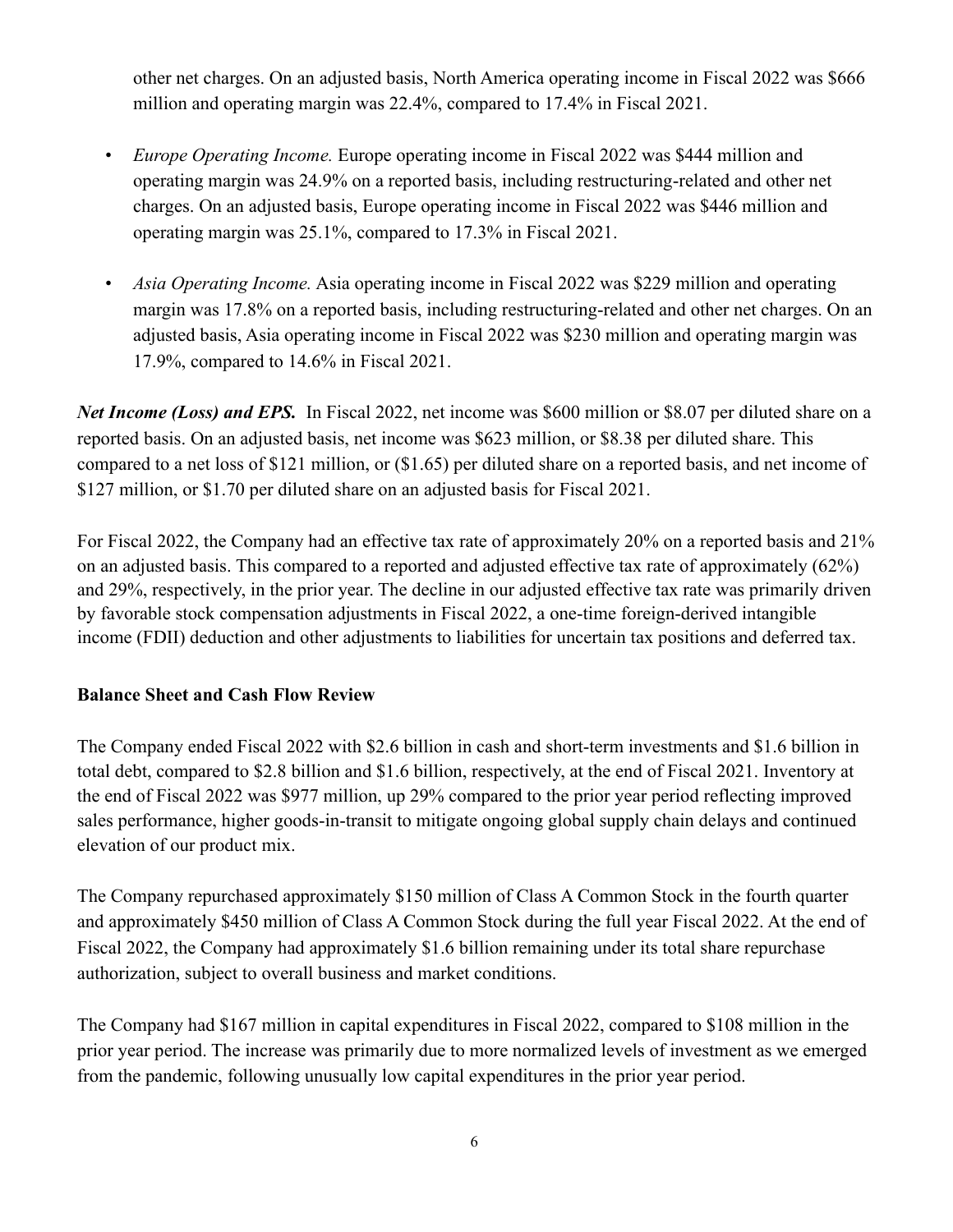#### **Dividend Increase**

The Company also announced that its Board of Directors declared a 9% increase in the regular quarterly cash dividend on the Company's Common Stock. The new quarterly cash dividend is \$0.75 per share for a total annual dividend amount of \$3.00 per share. The next quarterly dividend is payable on July 15, 2022 to shareholders of record at the close of business on July 1, 2022.

## **Full Year Fiscal 2023 and First Quarter Outlook**

The Company's outlook is based on its best assessment of the current macroeconomic environment, including global supply chain, inflationary pressures, the war in Ukraine, COVID-19 variants and other COVID-related disruptions. The Company continues to note the ongoing uncertainty and evolving situation surrounding COVID-19 impacting the timing and path of recovery in each market, including the potential for further outbreaks or resurgences of the pandemic across various markets as well as potential global supply chain disruptions. The full year Fiscal 2023 and first quarter guidance excludes restructuring-related and other net charges, as described in the "Non-U.S. GAAP Financial Measures" section of this press release.

For Fiscal 2023, the Company expects constant currency revenues to increase approximately high single digits to last year on a 52-week comparable basis, with our current outlook at around 8%. Based on current exchange rates, foreign currency is expected to negatively impact revenue growth by approximately 400 basis points in Fiscal 2023. On a 53-week comparable basis, Fiscal 2023 revenue growth is also expected to be negatively impacted by approximately 100 basis points due to the absence of the 53rd week compared to the prior year.

The Company expects operating margin for Fiscal 2023 in a range of approximately 14.0% to 14.5% in constant currency. Foreign currency is expected to negatively impact operating margin by approximately 130 basis points in Fiscal 2023. This compares to operating margin of 13.1% on a 52-week comparable basis and 13.4% on a 53-week basis in the prior year, both on a reported basis. Gross margin is expected to increase 30 to 50 basis points in constant currency on a 52-week comparable basis, with stronger AUR and favorable product and channel mix more than offsetting higher freight and product cost inflation. Foreign currency is expected to negatively impact gross margins by approximately 110 basis points in Fiscal 2023.

For the first quarter, the Company expects revenue growth will be in a range centered around 8% in constant currency to last year. Foreign currency is expected to negatively impact revenue growth by approximately 480 to 500 basis points. The first quarter outlook reflects confirmed government-mandated lockdowns and other COVID-related restrictions, notably in China.

Operating margin for the first quarter is expected to be in a range centered around 13.5% in constant currency, reflecting increased headwinds from higher freight and marketing expense, which are expected to normalize in the second half of the year when the Company laps cost increases from the prior year.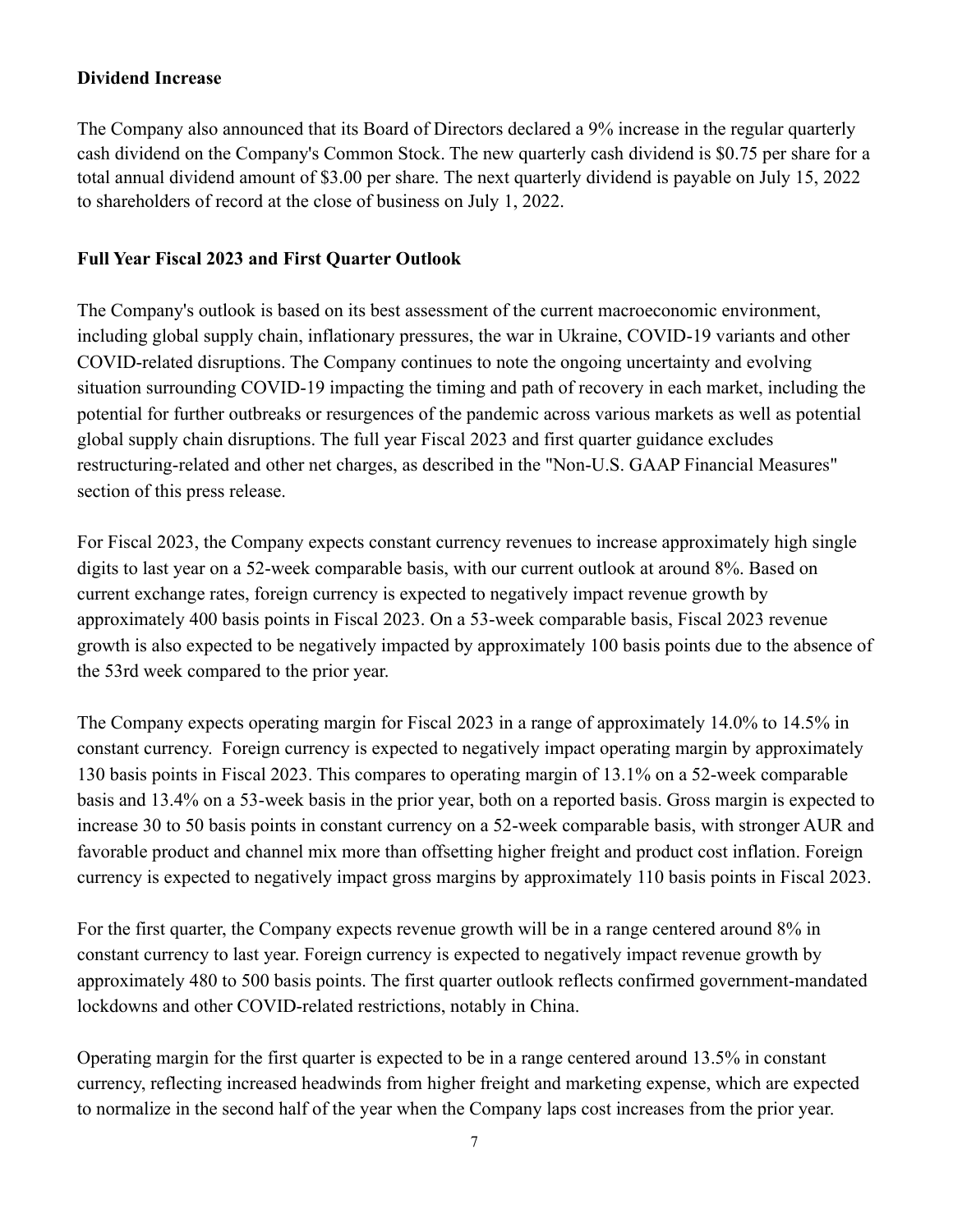Foreign currency is expected to negatively impact first quarter operating margin by approximately 130 basis points in the first quarter. Gross margin is expected to be down slightly to last year in constant currency with continued AUR growth offset by industry-wide increases in freight and product costs. Foreign currency is expected to negatively impact gross margins by approximately 100 basis points in the first quarter.

The full year Fiscal 2023 tax rate is expected to be in the range of 25% to 26%, assuming a continuation of current tax laws. First quarter of Fiscal 2023 tax rate is expected to be about 24% to 25%.

The Company is planning capital expenditures for Fiscal 2023 of approximately \$290 million to \$310 million.

## **Conference Call**

As previously announced, the Company will host a conference call and live online webcast today, Tuesday, May 24, 2022, at 9:00 A.M. Eastern. Listeners may access a live broadcast of the conference call on the Company's investor relations website at http://investor.ralphlauren.com or by dialing 517-623-4963 or 800-857-5209. To access the conference call, listeners should dial in by 8:45 a.m. Eastern and request to be connected to the Ralph Lauren Fourth Quarter 2022 conference call.

An online archive of the broadcast will be available by accessing the Company's investor relations website at http://investor.ralphlauren.com. A telephone replay of the call will be available from 12:00 P.M. Eastern, Tuesday, May 24, 2022 through 6:00 P.M. Eastern, Tuesday, May 31, 2022 by dialing 203-369-3634 or 800-839-1172 and entering passcode 7536.

# **ABOUT RALPH LAUREN**

Ralph Lauren Corporation (NYSE:RL) is a global leader in the design, marketing and distribution of premium lifestyle products in five categories: apparel, footwear & accessories, home, fragrances, and hospitality. For more than 50 years, Ralph Lauren has sought to inspire the dream of a better life through authenticity and timeless style. Its reputation and distinctive image have been developed across a wide range of products, brands, distribution channels and international markets. The Company's brand names — which include Ralph Lauren, Ralph Lauren Collection, Ralph Lauren Purple Label, Polo Ralph Lauren, Double RL, Lauren Ralph Lauren, Polo Ralph Lauren Children and Chaps, among others — constitute one of the world's most widely recognized families of consumer brands. For more information, go to https://investor.ralphlauren.com.

## **SPECIAL NOTE REGARDING FORWARD-LOOKING STATEMENTS**

This press release, and oral statements made from time to time by representatives of the Company, may contain certain "forward-looking statements" within the meaning of the Private Securities Litigation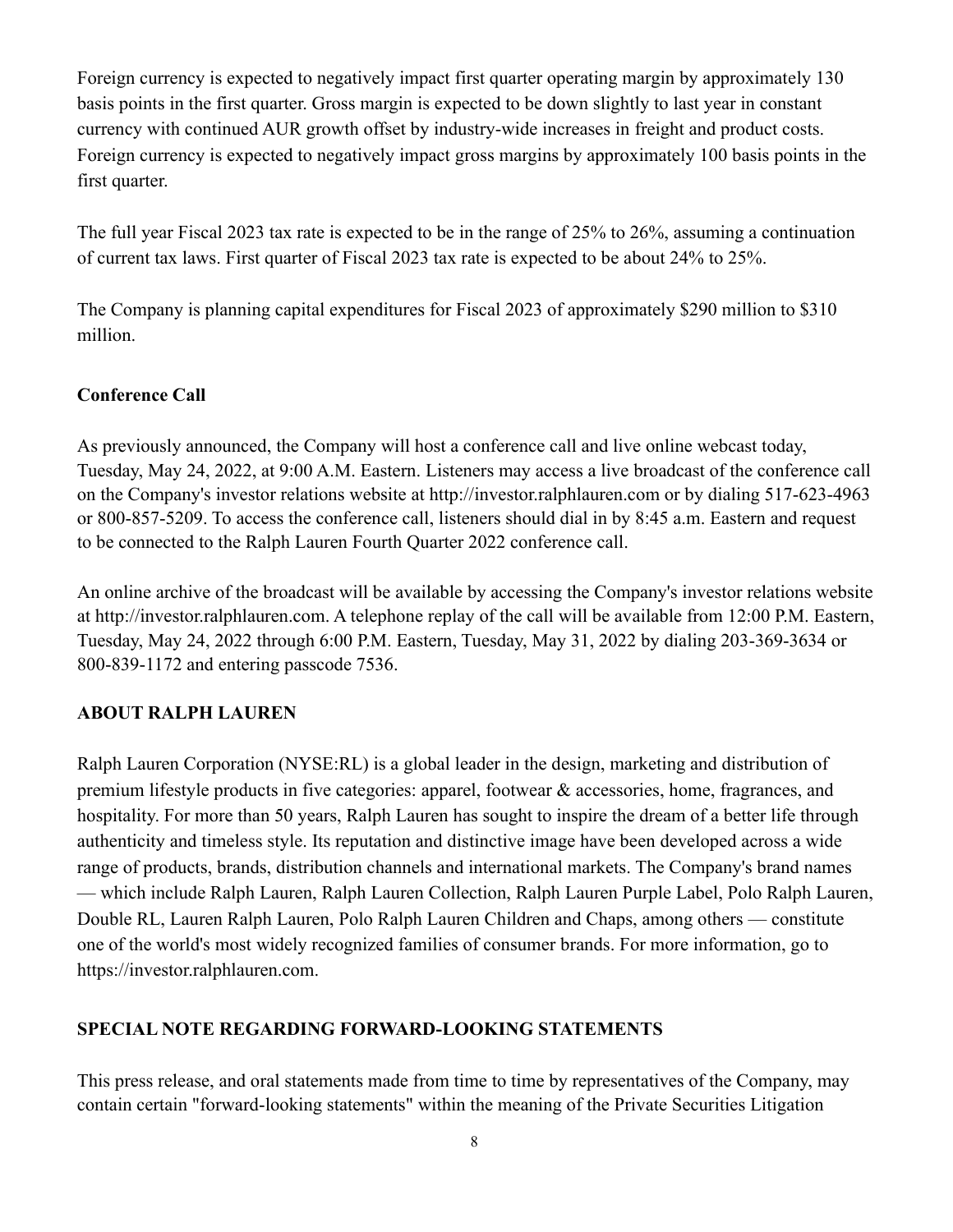Reform Act of 1995. Forward-looking statements include statements regarding, among other things, our current expectations about the Company's future results and financial condition, revenues, store openings and closings, employee reductions, margins, expenses, earnings, quarterly cash dividend and Class A common stock repurchase programs, and environmental, social, and governance goals and are indicated by words or phrases such as "anticipate," "outlook," "estimate," "expect," "project," "believe," "envision," "goal," "target," "can," "will," and similar words or phrases. These forward-looking statements involve known and unknown risks, uncertainties and other factors which may cause actual results, performance or achievements to be materially different from the future results, performance or achievements expressed in or implied by such forward-looking statements. Forward-looking statements are based largely on the Company's expectations and judgments and are subject to certain risks and uncertainties, many of which are unforeseeable and beyond our control. The factors that could cause actual results to materially differ include, among others: the loss of key personnel, including Mr. Ralph Lauren, or other changes in our executive and senior management team or to our operating structure, including those resulting from the recent reduction to our global workforce in connection with our long-term growth strategy, and our ability to effectively transfer knowledge and maintain adequate controls and procedures during periods of transition; the impact to our business resulting from the COVID-19 pandemic, including periods of reduced operating hours and capacity limits and/or temporary closure of our stores, distribution centers, and corporate facilities, as well as those of our customers, suppliers, and vendors, and potential changes to consumer behavior, spending levels, and/or shopping preferences, such as willingness to congregate in shopping centers or other populated locations; the impact of economic, political, and other conditions on us, our customers, suppliers, vendors, and lenders, including potential business disruptions related to the war between Russia and Ukraine, civil and political unrest, and diplomatic tensions between the U.S. and other countries; the potential impact to our business resulting from supply chain disruptions, including those caused by capacity constraints, closed factories and/or labor shortages (stemming from pandemic diseases, labor disputes, strikes, or otherwise), scarcity of raw materials, and port congestion, which could result in inventory shortages and lost sales; the potential impact to our business resulting from inflationary pressures, including increases in the costs of raw materials, transportation, wages, healthcare, and other benefit-related costs; our ability to recruit and retain employees to operate our retail stores, distribution centers, and various corporate functions; the impact to our business resulting from changes in consumers' ability, willingness, or preferences to purchase discretionary items and luxury retail products, which tends to decline during recessionary periods, and our ability to accurately forecast consumer demand, the failure of which could result in either a build-up or shortage of inventory; our ability to successfully implement our long-term growth strategy; our ability to continue to expand and grow our business internationally and the impact of related changes in our customer, channel, and geographic sales mix as a result, as well as our ability to accelerate growth in certain product categories; our ability to open new retail stores and concession shops, as well as enhance and expand our digital footprint and capabilities, all in an effort to expand our direct-to-consumer presence; our ability to respond to constantly changing fashion and retail trends and consumer demands in a timely manner, develop products that resonate with our existing customers and attract new customers, and execute marketing and advertising programs that appeal to consumers; our ability to effectively manage inventory levels and the increasing pressure on our margins in a highly promotional retail environment; our ability to competitively price our products and create an acceptable value proposition for consumers; our ability to continue to maintain our brand image and reputation and protect our trademarks; our ability to achieve our goals regarding environmental, social, and governance practices, including those related to our human capital and climate change; our ability and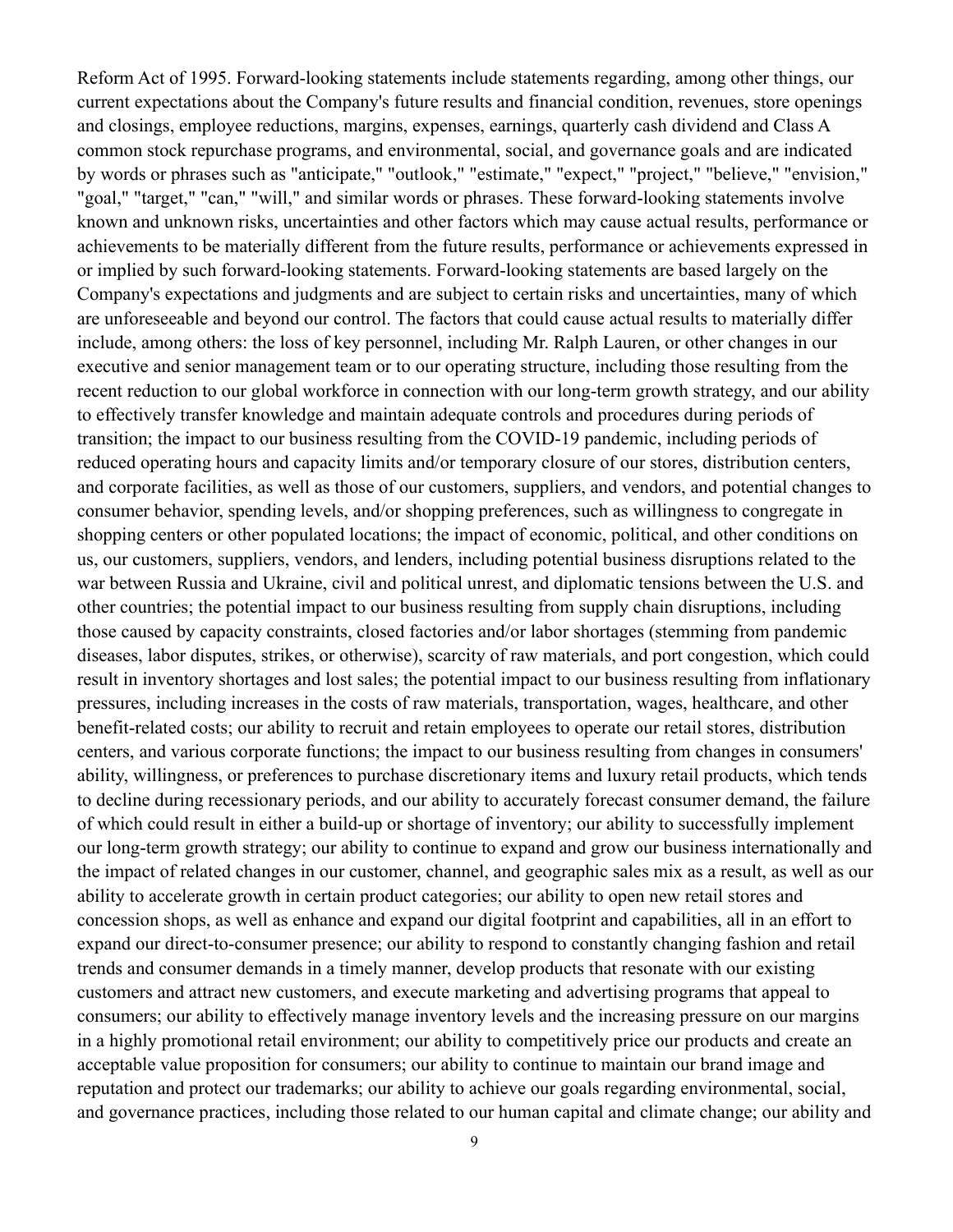the ability of our third-party service providers to secure our respective facilities and systems from, among other things, cybersecurity breaches, acts of vandalism, computer viruses, ransomware, or similar Internet or email events; our efforts to successfully enhance, upgrade, and/or transition our global information technology systems and digital commerce platforms; the potential impact to our business if any of our distribution centers were to become inoperable or inaccessible; the potential impact on our operations and on our suppliers and customers resulting from man-made or natural disasters, including pandemic diseases such as COVID-19, severe weather, geological events, and other catastrophic events; our ability to achieve anticipated operating enhancements and cost reductions from our restructuring plans, as well as the impact to our business resulting from restructuring-related charges, which may be dilutive to our earnings in the short term; the impact to our business resulting from potential costs and obligations related to the early or temporary closure of our stores or termination of our long-term, non-cancellable leases; our ability to maintain adequate levels of liquidity to provide for our cash needs, including our debt obligations, tax obligations, capital expenditures, and potential payment of dividends and repurchases of our Class A common stock, as well as the ability of our customers, suppliers, vendors, and lenders to access sources of liquidity to provide for their own cash needs; the potential impact to our business resulting from the financial difficulties of certain of our large wholesale customers, which may result in consolidations, liquidations, restructurings, and other ownership changes in the retail industry, as well as other changes in the competitive marketplace, including the introduction of new products or pricing changes by our competitors; our ability to access capital markets and maintain compliance with covenants associated with our existing debt instruments; a variety of legal, regulatory, tax, political, and economic risks, including risks related to the importation and exportation of products which our operations are currently subject to, or may become subject to as a result of potential changes in legislation, and other risks associated with our international operations, such as compliance with the Foreign Corrupt Practices Act or violations of other anti-bribery and corruption laws prohibiting improper payments, and the burdens of complying with a variety of foreign laws and regulations, including tax laws, trade and labor restrictions, and related laws that may reduce the flexibility of our business; the potential impact to our business resulting from the imposition of additional duties, tariffs, taxes, and other charges or barriers to trade, including those resulting from trade developments between the U.S. and China, and any related impact to global stock markets, as well as our ability to implement mitigating sourcing strategies; changes in our tax obligations and effective tax rate due to a variety of factors, including potential changes in U.S. or foreign tax laws and regulations, accounting rules, or the mix and level of earnings by jurisdiction in future periods that are not currently known or anticipated; our exposure to currency exchange rate fluctuations from both a transactional and translational perspective; the impact to our business of events of unrest and instability that are currently taking place in certain parts of the world, as well as from any terrorist action, retaliation, and the threat of further action or retaliation; the potential impact to the trading prices of our securities if our operating results, Class A common stock share repurchase activity, and/or cash dividend payments differ from investors' expectations; our ability to maintain our credit profile and ratings within the financial community; our intention to introduce new products or brands, or enter into or renew alliances; changes in the business of, and our relationships with, major wholesale customers and licensing partners; our ability to make strategic acquisitions and successfully integrate the acquired businesses into our existing operations; and other risk factors identified in the Company's Annual Report on Form 10-K, Form 10-Q and Form 8-K reports filed with the Securities and Exchange Commission. The Company undertakes no obligation to publicly update or revise any forward-looking statements, whether as a result of new information, future events or otherwise.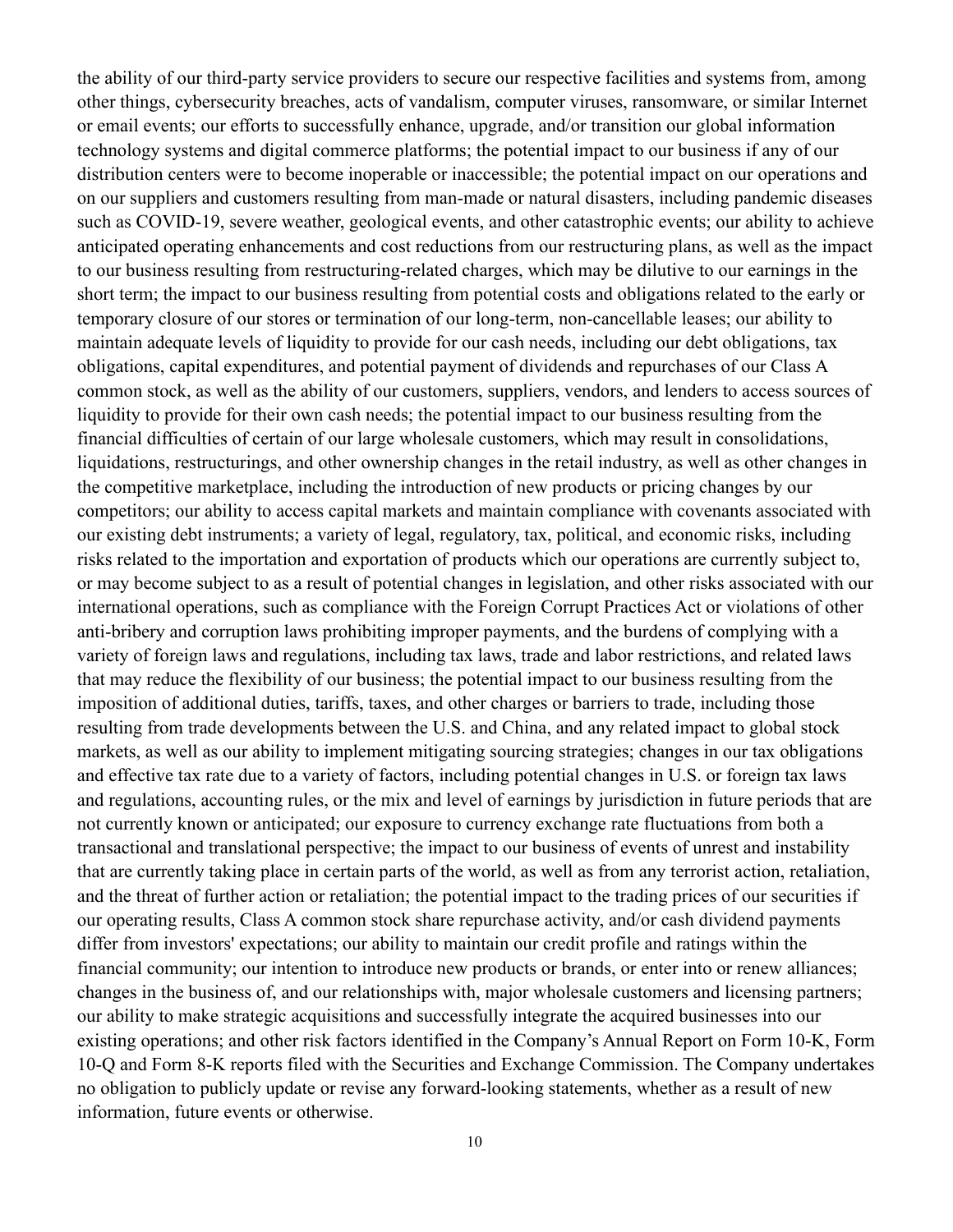## **RALPH LAUREN CORPORATION CONSOLIDATED BALANCE SHEETS Prepared in accordance with U.S. Generally Accepted Accounting Principles**

**(Unaudited)**

|                                                     |               | April 2,<br>2022 |                      |           |
|-----------------------------------------------------|---------------|------------------|----------------------|-----------|
|                                                     |               | (millions)       |                      |           |
| <b>ASSETS</b>                                       |               |                  |                      |           |
| <b>Current assets:</b>                              |               |                  |                      |           |
| Cash and cash equivalents                           | \$            | 1,863.8          | \$                   | 2,579.0   |
| Short-term investments                              |               | 734.6            |                      | 197.5     |
| Accounts receivable, net of allowances              |               | 405.4            |                      | 451.5     |
| Inventories                                         |               | 977.3            |                      | 759.0     |
| Income tax receivable                               |               | 63.7             |                      | 54.4      |
| Prepaid expenses and other current assets           |               | 172.5            |                      | 166.6     |
| <b>Total current assets</b>                         |               | 4,217.3          |                      | 4,208.0   |
| Property and equipment, net                         |               | 969.5            |                      | 1,014.0   |
| Operating lease right-of-use assets                 |               | 1,111.3          |                      | 1,239.5   |
| Deferred tax assets                                 |               | 303.8            |                      | 283.9     |
| Goodwill                                            |               | 908.7            |                      | 934.6     |
| Intangible assets, net                              |               | 102.9            |                      | 121.1     |
| Other non-current assets                            |               | 111.2            |                      | 86.4      |
| <b>Total assets</b>                                 | <sup>\$</sup> | 7,724.7          | \$                   | 7,887.5   |
| <b>LIABILITIES AND EQUITY</b>                       |               |                  |                      |           |
| <b>Current liabilities:</b>                         |               |                  |                      |           |
| Current portion of long-term debt                   | \$            | 499.8            | \$                   |           |
| Accounts payable                                    |               | 448.7            |                      | 355.9     |
| Current income tax payable                          |               | 53.8             |                      | 50.6      |
| Current operating lease liabilities                 |               | 262.0            |                      | 302.9     |
| Accrued expenses and other current liabilities      |               | 991.4            |                      | 875.4     |
| <b>Total current liabilities</b>                    |               | 2,255.7          |                      | 1,584.8   |
| Long-term debt                                      |               | 1,136.5          |                      | 1,632.9   |
| Long-term finance lease liabilities                 |               | 341.6            |                      | 370.5     |
| Long-term operating lease liabilities               |               | 1,132.2          |                      | 1,294.5   |
| Non-current income tax payable                      |               | 98.9             |                      | 118.7     |
| Non-current liability for unrecognized tax benefits |               | 91.9             |                      | 91.4      |
| Other non-current liabilities                       |               | 131.9            |                      | 190.3     |
| <b>Total liabilities</b>                            |               | 5,188.7          |                      | 5,283.1   |
| Equity:                                             |               |                  |                      |           |
| Common stock                                        |               | 1.3              |                      | 1.3       |
| Additional paid-in-capital                          |               | 2,748.8          |                      | 2,667.1   |
| Retained earnings                                   |               | 6,274.9          |                      | 5,872.9   |
| Treasury stock, Class A, at cost                    |               | (6,308.7)        |                      | (5,816.1) |
| Accumulated other comprehensive loss                |               | (180.3)          |                      | (120.8)   |
| <b>Total equity</b>                                 |               | 2,536.0          |                      | 2,604.4   |
| <b>Total liabilities and equity</b>                 |               | 7,724.7          | $\sqrt{\frac{2}{2}}$ | 7,887.5   |
| Net Cash & Short-term Investments                   | \$            | 962.1            | \$                   | 1,143.6   |
| Cash & Short-term Investments                       |               | 2,598.4          |                      | 2,776.5   |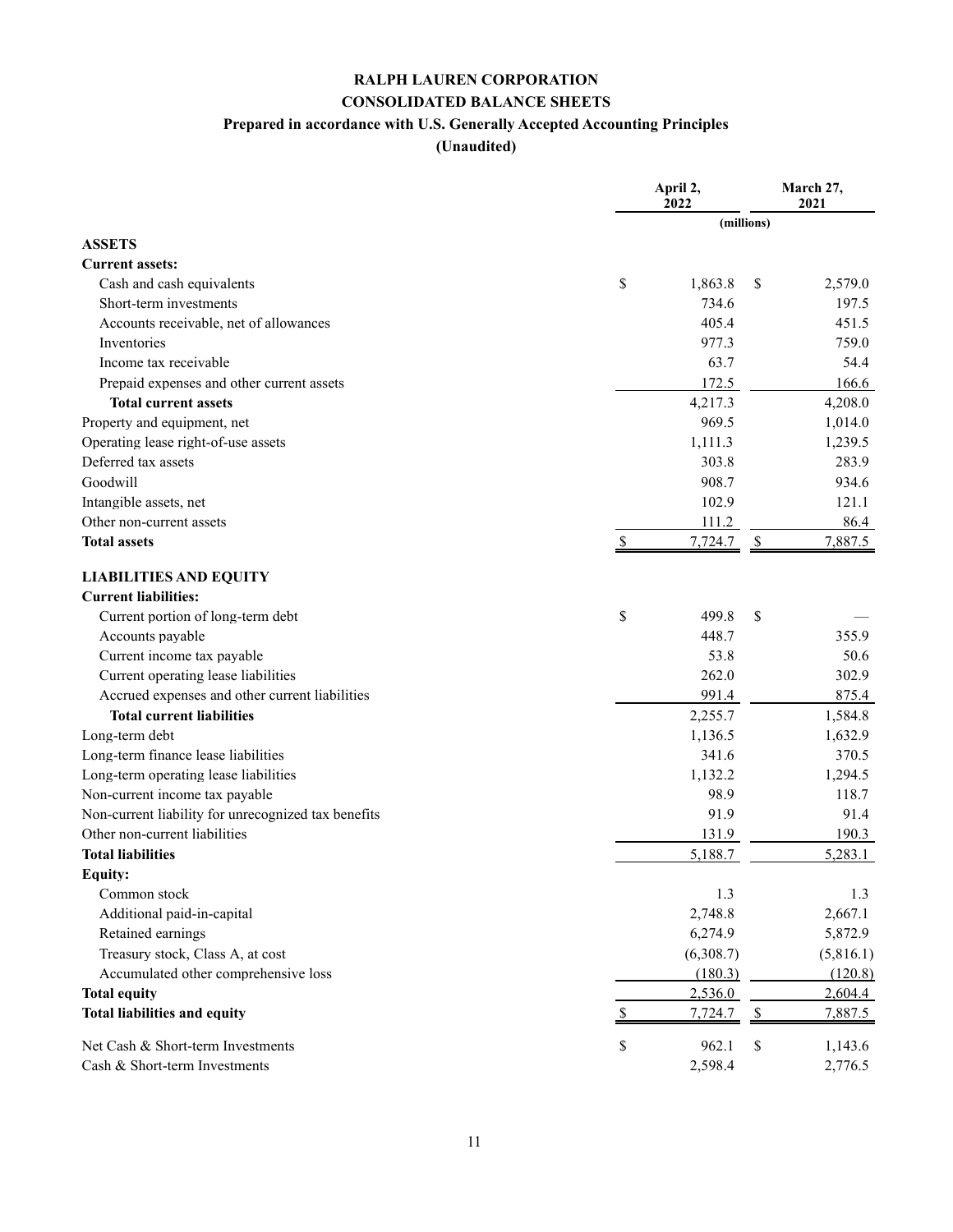# **RALPH LAUREN CORPORATION CONSOLIDATED STATEMENTS OF OPERATIONS**

## **Prepared in accordance with U.S. Generally Accepted Accounting Principles**

#### **(Unaudited)**

|                                               | <b>Three Months Ended</b> |         |               |                                   | <b>Twelve Months Ended</b> |                  |    |                   |
|-----------------------------------------------|---------------------------|---------|---------------|-----------------------------------|----------------------------|------------------|----|-------------------|
|                                               | April 2,<br>2022          |         |               | March 27,<br>2021                 |                            | April 2,<br>2022 |    | March 27,<br>2021 |
|                                               |                           |         |               | (millions, except per share data) |                            |                  |    |                   |
| <b>Net revenues</b>                           | \$                        | 1,522.7 | <sup>\$</sup> | 1,287.0                           | <sup>\$</sup>              | 6,218.5          | \$ | 4,400.8           |
| Cost of goods sold                            |                           | (556.6) |               | (504.1)                           |                            | (2,071.0)        |    | (1,539.4)         |
| <b>Gross profit</b>                           |                           | 966.1   |               | 782.9                             |                            | 4,147.5          |    | 2,861.4           |
| Selling, general, and administrative expenses |                           | (913.7) |               | (755.2)                           |                            | (3,305.6)        |    | (2,638.5)         |
| Impairment of assets                          |                           | (2.0)   |               | (60.3)                            |                            | (21.3)           |    | (96.0)            |
| Restructuring and other charges, net          |                           | (13.6)  |               | 6.9                               |                            | (22.2)           |    | (170.5)           |
| Total other operating expenses, net           |                           | (929.3) |               | (808.6)                           |                            | (3,349.1)        |    | (2,905.0)         |
| <b>Operating income (loss)</b>                |                           | 36.8    |               | (25.7)                            |                            | 798.4            |    | (43.6)            |
| Interest expense                              |                           | (13.7)  |               | (13.9)                            |                            | (54.0)           |    | (48.5)            |
| Interest income                               |                           | 1.1     |               | 2.2                               |                            | 5.5              |    | 9.7               |
| Other income, net                             |                           | 5.1     |               | 2.1                               |                            | 4.7              |    | 7.6               |
| Income (loss) before income taxes             |                           | 29.3    |               | (35.3)                            |                            | 754.6            |    | (74.8)            |
| Income tax provision                          |                           | (4.9)   |               | (38.8)                            |                            | (154.5)          |    | (46.3)            |
| Net income (loss)                             |                           | 24.4    | S             | $(74.1)$ \$                       |                            | 600.1            | \$ | (121.1)           |
| Net income (loss) per common share:           |                           |         |               |                                   |                            |                  |    |                   |
| Basic                                         | S                         | 0.34    | \$            | $(1.01)$ \$                       |                            | 8.22             | \$ | (1.65)            |
| Diluted                                       |                           | 0.34    | <sup>\$</sup> | $(1.01)$ \$                       |                            | 8.07             | \$ | (1.65)            |
| Weighted-average common shares outstanding:   |                           |         |               |                                   |                            |                  |    |                   |
| Basic                                         |                           | 71.2    |               | 73.6                              |                            | 73.0             |    | 73.5              |
| Diluted                                       |                           | 72.5    |               | 73.6                              |                            | 74.3             |    | 73.5              |
| Dividends declared per share                  | \$                        | 0.6875  | \$            |                                   | \$                         | 2.75             | \$ |                   |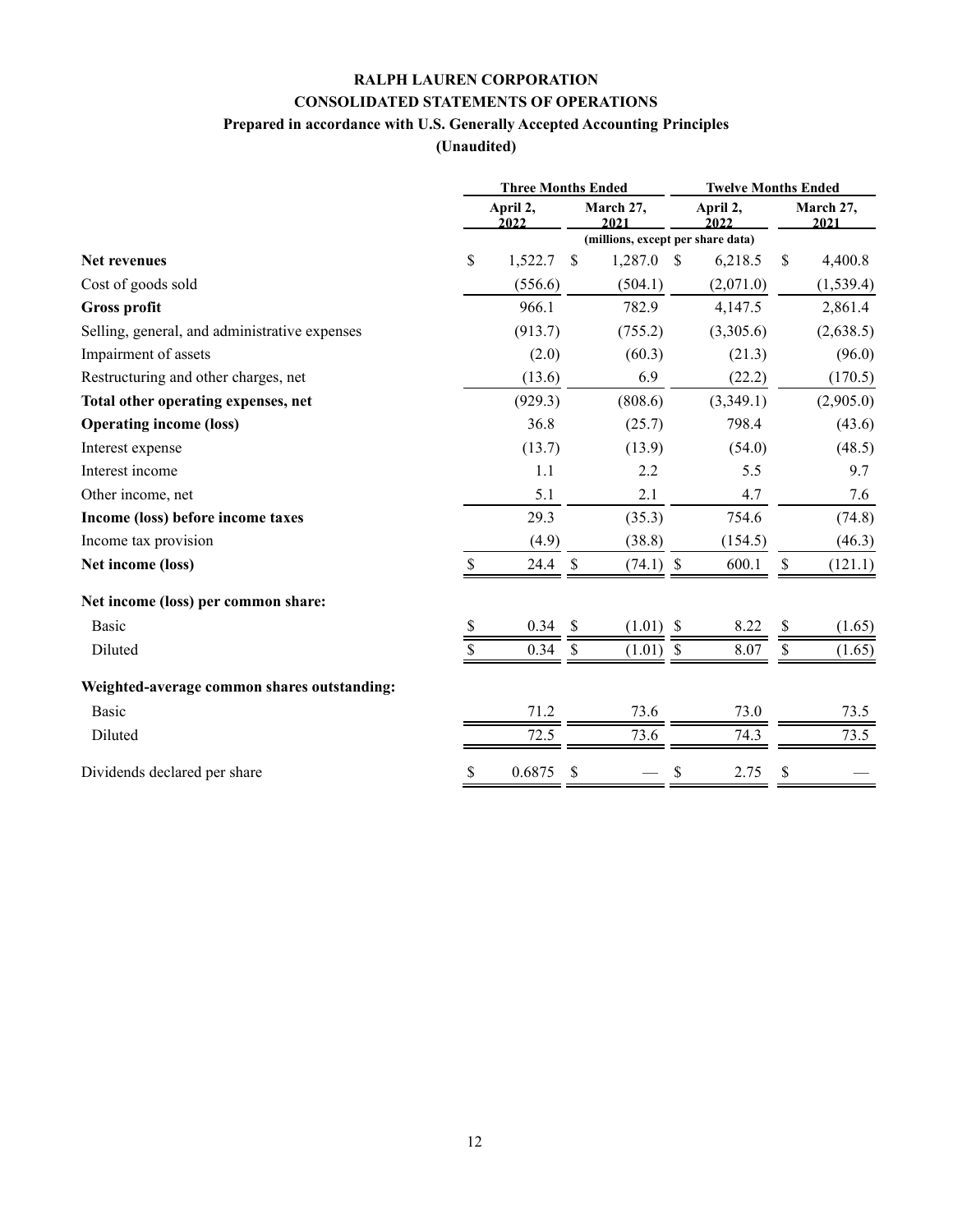# **RALPH LAUREN CORPORATION CONSOLIDATED STATEMENTS OF CASH FLOWS**

# **Prepared in accordance with U.S. Generally Accepted Accounting Principles**

#### **(Unaudited)**

|                                                                                          | <b>Twelve Months Ended</b> |                  |                   |         |
|------------------------------------------------------------------------------------------|----------------------------|------------------|-------------------|---------|
|                                                                                          |                            | April 2,<br>2022 | March 27,<br>2021 |         |
|                                                                                          |                            |                  | (millions)        |         |
| Cash flows from operating activities:                                                    |                            |                  |                   |         |
| Net income (loss)                                                                        | \$                         | 600.1            | \$                | (121.1) |
| Adjustments to reconcile net income (loss) to net cash provided by operating activities: |                            |                  |                   |         |
| Depreciation and amortization expense                                                    |                            | 229.7            |                   | 247.6   |
| Deferred income tax expense (benefit)                                                    |                            | (46.1)           |                   | 35.6    |
| Non-cash stock-based compensation expense                                                |                            | 81.7             |                   | 72.7    |
| Non-cash impairment of assets                                                            |                            | 21.3             |                   | 96.0    |
| Bad debt reversals                                                                       |                            | (2.2)            |                   | (27.6)  |
| Other non-cash charges                                                                   |                            | 1.0              |                   | 1.8     |
| Changes in operating assets and liabilities:                                             |                            |                  |                   |         |
| Accounts receivable                                                                      |                            | 32.4             |                   | (143.0) |
| Inventories                                                                              |                            | (269.3)          |                   | 3.7     |
| Prepaid expenses and other current assets                                                |                            | (28.3)           |                   | 5.2     |
| Accounts payable and accrued liabilities                                                 |                            | 194.6            |                   | 293.6   |
| Income tax receivables and payables                                                      |                            | (62.3)           |                   | (37.8)  |
| Operating lease right-of-use assets and liabilities, net                                 |                            | (61.6)           |                   | (30.2)  |
| Other balance sheet changes                                                              |                            | 24.9             |                   | (15.6)  |
| Net cash provided by operating activities                                                |                            | 715.9            |                   | 380.9   |
| Cash flows from investing activities:                                                    |                            |                  |                   |         |
| Capital expenditures                                                                     |                            | (166.9)          |                   | (107.8) |
| Purchases of investments                                                                 |                            | (1,510.6)        |                   | (704.6) |
| Proceeds from sales and maturities of investments                                        |                            | 964.6            |                   | 1,007.2 |
| Settlement of net investment hedges                                                      |                            |                  |                   | 3.7     |
| Other investing activities                                                               |                            | (5.0)            |                   | (3.5)   |
| Net cash provided by (used in) investing activities                                      |                            | (717.9)          |                   | 195.0   |
| Cash flows from financing activities:                                                    |                            |                  |                   |         |
| Repayments of credit facility borrowings                                                 |                            |                  |                   | (475.0) |
| Proceeds from the issuance of long-term debt                                             |                            |                  |                   | 1,241.9 |
| Repayments of long-term debt                                                             |                            |                  |                   | (300.0) |
| Payments of finance lease obligations                                                    |                            | (23.1)           |                   | (13.9)  |
| Payments of dividends                                                                    |                            | (150.0)          |                   | (49.8)  |
| Repurchases of common stock, including shares surrendered for tax withholdings           |                            | (492.6)          |                   | (37.7)  |
| Other financing activities                                                               |                            |                  |                   | (8.7)   |
| Net cash provided by (used in) financing activities                                      |                            | (665.7)          |                   | 356.8   |
| Effect of exchange rate changes on cash, cash equivalents, and restricted cash           |                            | (48.3)           |                   | 25.5    |
| Net increase (decrease) in cash, cash equivalents, and restricted cash                   |                            | (716.0)          |                   | 958.2   |
| Cash, cash equivalents, and restricted cash at beginning of period                       |                            | 2,588.0          |                   | 1,629.8 |
| Cash, cash equivalents, and restricted cash at end of period                             | $\mathbb{S}$               | 1,872.0          | $\mathcal{S}$     | 2,588.0 |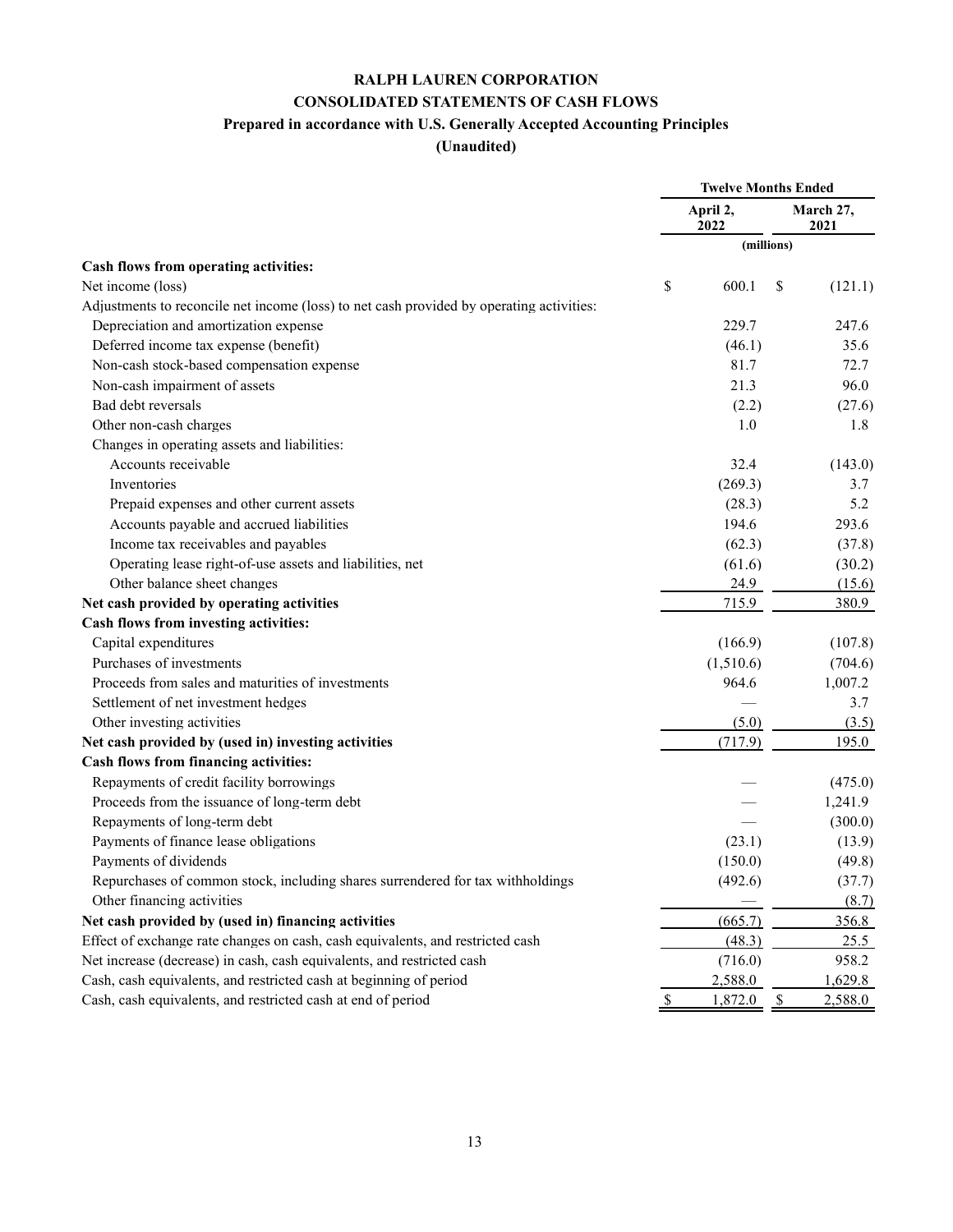#### **RALPH LAUREN CORPORATION SEGMENT INFORMATION (Unaudited)**

|                                                  | <b>Three Months Ended</b> |         |    |                   | <b>Twelve Months Ended</b> |         |                   |         |
|--------------------------------------------------|---------------------------|---------|----|-------------------|----------------------------|---------|-------------------|---------|
|                                                  | April 2,<br>2022          |         |    | March 27,<br>2021 | April 2,<br>2022           |         | March 27,<br>2021 |         |
|                                                  |                           |         |    |                   | (millions)                 |         |                   |         |
| <b>Net revenues:</b>                             |                           |         |    |                   |                            |         |                   |         |
| North America                                    | \$                        | 674.3   | \$ | 569.0             | \$                         | 2,968.2 | \$                | 1,992.4 |
| Europe                                           |                           | 467.4   |    | 370.1             |                            | 1,780.7 |                   | 1,165.9 |
| Asia                                             |                           | 346.1   |    | 289.4             |                            | 1,286.8 |                   | 1,027.5 |
| Other non-reportable segments                    |                           | 34.9    |    | 58.5              |                            | 182.8   |                   | 215.0   |
| Total net revenues                               | \$.                       | 1,522.7 | \$ | 1,287.0           | \$                         | 6,218.5 | \$                | 4,400.8 |
| <b>Operating income (loss):</b>                  |                           |         |    |                   |                            |         |                   |         |
| North America                                    | \$                        | 90.2    | \$ | 69.4              | \$                         | 676.7   | S.                | 334.0   |
| Europe                                           |                           | 90.6    |    | 68.5              |                            | 444.0   |                   | 189.3   |
| Asia                                             |                           | 39.4    |    | 27.6              |                            | 228.8   |                   | 148.2   |
| Other non-reportable segments                    |                           | 32.2    |    | (5.2)             |                            | 138.4   |                   | 32.4    |
|                                                  |                           | 252.4   |    | 160.3             |                            | 1,487.9 |                   | 703.9   |
| Unallocated corporate expenses                   |                           | (202.0) |    | (192.9)           |                            | (667.3) |                   | (577.0) |
| Unallocated restructuring and other charges, net |                           | (13.6)  |    | 6.9               |                            | (22.2)  |                   | (170.5) |
| Total operating income (loss)                    | \$                        | 36.8    | \$ | (25.7)            | \$                         | 798.4   | \$                | (43.6)  |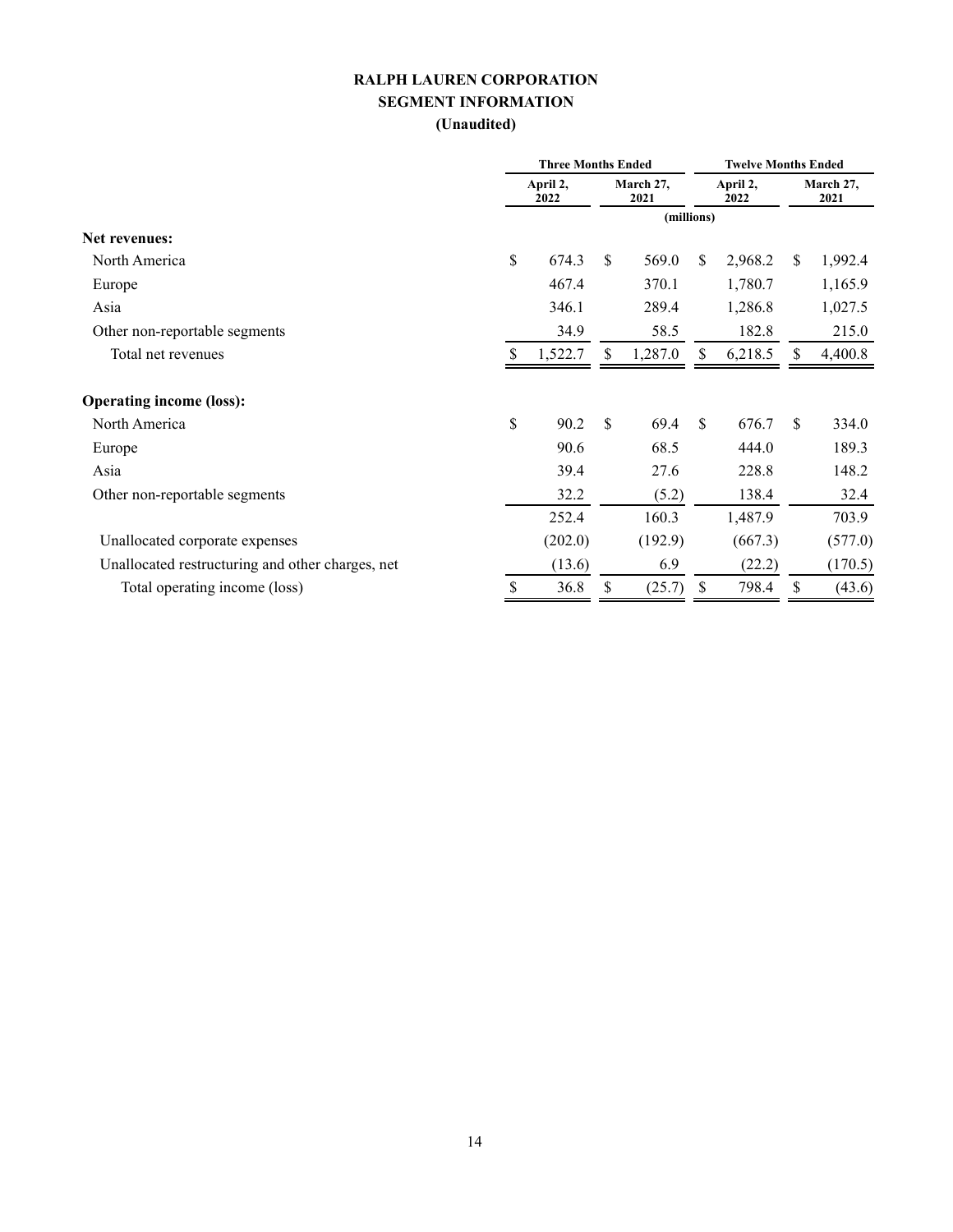## **RALPH LAUREN CORPORATION CONSTANT CURRENCY FINANCIAL MEASURES (Unaudited)**

#### **Comparable Store Sales Data**

|                                | April 2, 2022                       |                                      |  |  |  |
|--------------------------------|-------------------------------------|--------------------------------------|--|--|--|
|                                | <b>Three Months</b><br><b>Ended</b> | <b>Twelve Months</b><br><b>Ended</b> |  |  |  |
|                                | % Change                            | % Change                             |  |  |  |
|                                | <b>Constant Currency</b>            | <b>Constant Currency</b>             |  |  |  |
| North America:                 |                                     |                                      |  |  |  |
| Digital commerce               | 27%                                 | 35%                                  |  |  |  |
| Brick and mortar               | 19%                                 | 55%                                  |  |  |  |
| <b>Total North America</b>     | 21%                                 | 49%                                  |  |  |  |
| Europe:                        |                                     |                                      |  |  |  |
| Digital commerce               | (2%)                                | 18%                                  |  |  |  |
| Brick and mortar               | 145%                                | 75%                                  |  |  |  |
| Total Europe                   | 77%                                 | 57%                                  |  |  |  |
| Asia:                          |                                     |                                      |  |  |  |
| Digital commerce               | 46%                                 | 54%                                  |  |  |  |
| Brick and mortar               | 10%                                 | 15%                                  |  |  |  |
| Total Asia                     | 12%                                 | 17%                                  |  |  |  |
| Total Ralph Lauren Corporation | 26%                                 | 40%                                  |  |  |  |

# **Operating Segment Net Revenues Data**

|                               |                  | <b>Three Months Ended</b> |            | % Change          |                       |                      |
|-------------------------------|------------------|---------------------------|------------|-------------------|-----------------------|----------------------|
|                               | April 2,<br>2022 |                           |            | March 27,<br>2021 | As<br><b>Reported</b> | Constant<br>Currency |
|                               |                  |                           | (millions) |                   |                       |                      |
| North America                 | \$               | 674.3                     | S          | 569.0             | 18.5%                 | 18.4%                |
| Europe                        |                  | 467.4                     |            | 370.1             | 26.3%                 | 34.1%                |
| Asia                          |                  | 346.1                     |            | 289.4             | 19.6%                 | 25.9%                |
| Other non-reportable segments |                  | 34.9                      |            | 58.5              | $(40.3\%)$            | $(40.2\%)$           |
| Net revenues                  |                  | 1,522.7                   |            | 1,287.0           | 18.3%                 | 21.9%                |

|                               |                  | <b>Twelve Months Ended</b> |            | % Change          |                |                      |
|-------------------------------|------------------|----------------------------|------------|-------------------|----------------|----------------------|
|                               | April 2,<br>2022 |                            |            | March 27,<br>2021 | As<br>Reported | Constant<br>Currency |
|                               |                  |                            | (millions) |                   |                |                      |
| North America                 | \$               | 2,968.2                    | \$         | 1,992.4           | 49.0%          | 48.8%                |
| Europe                        |                  | 1,780.7                    |            | 1,165.9           | 52.7%          | 53.8%                |
| Asia                          |                  | 1,286.8                    |            | 1,027.5           | 25.2%          | 26.8%                |
| Other non-reportable segments |                  | 182.8                      |            | 215.0             | $(15.0\%)$     | $(15.0\%)$           |
| Net revenues                  |                  | 6,218.5                    |            | 4,400.8           | 41.3%          | 41.9%                |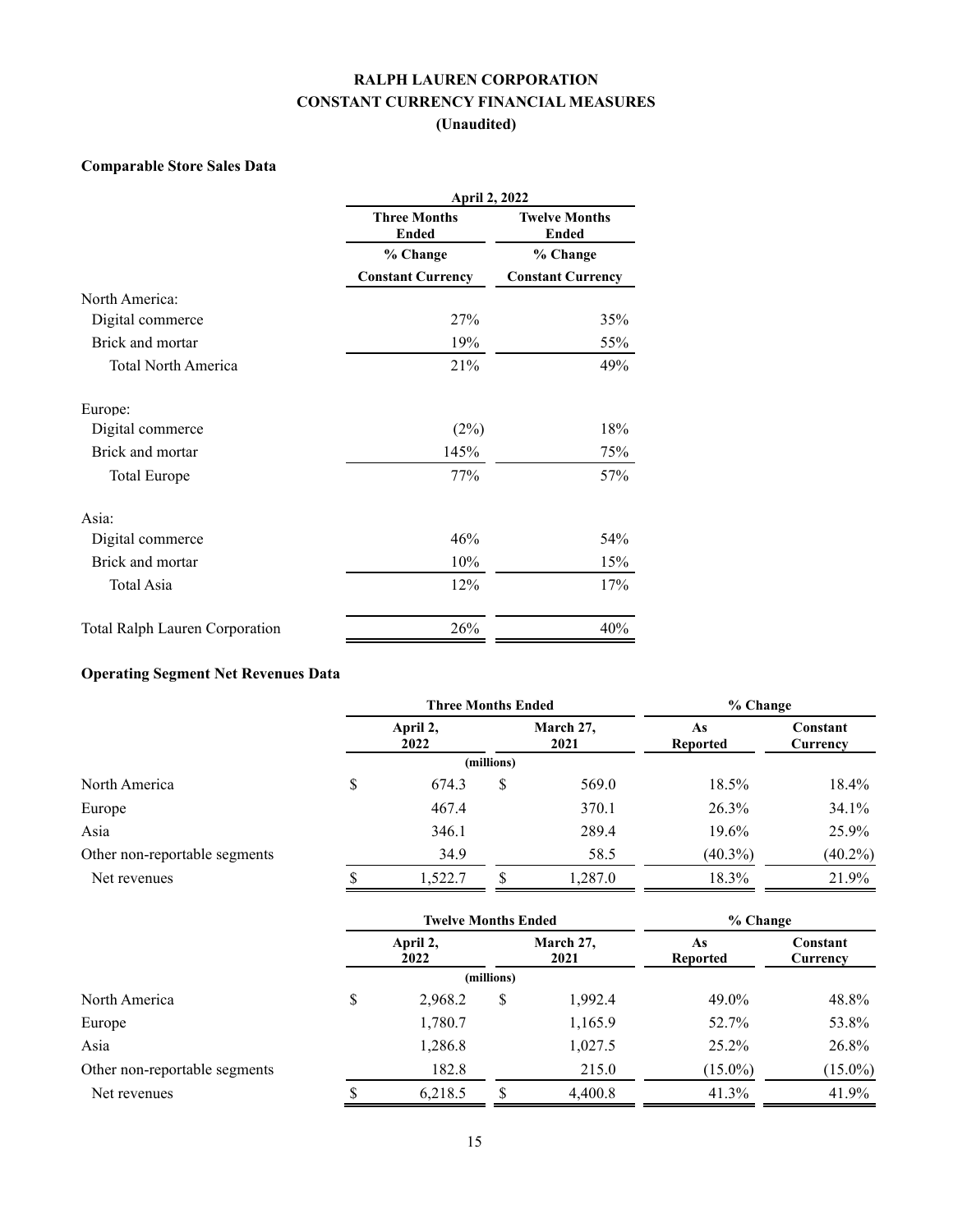#### **RALPH LAUREN CORPORATION NET REVENUES BY SALES CHANNEL (Unaudited)**

|                       |                         |             |                      |           |              | <b>Three Months Ended</b> |             |                       |             |             |  |  |  |  |
|-----------------------|-------------------------|-------------|----------------------|-----------|--------------|---------------------------|-------------|-----------------------|-------------|-------------|--|--|--|--|
|                       |                         |             | <b>April 2, 2022</b> |           |              |                           |             | <b>March 27, 2021</b> |             |             |  |  |  |  |
|                       | <b>North</b><br>America | Europe      | Asia                 | Other     | <b>Total</b> | <b>North</b><br>America   | Europe      | Asia                  | Other       | Total       |  |  |  |  |
|                       |                         |             |                      |           |              | (millions)                |             |                       |             |             |  |  |  |  |
| <b>Sales Channel:</b> |                         |             |                      |           |              |                           |             |                       |             |             |  |  |  |  |
| Retail                | 406.1<br>S.             | 181.6<br>S. | 322.0<br>\$.         | -S        | 909.7<br>\$  | 303.8<br>S.               | S.<br>97.8  | 268.9<br>\$.          | S.<br>22.6  | 693.1<br>S. |  |  |  |  |
| Wholesale             | 268.2                   | 285.8       | 24.1                 | 0.4       | 578.5        | 265.2                     | 272.3       | 20.5                  | 4.2         | 562.2       |  |  |  |  |
| Licensing             |                         |             |                      | 34.5      | 34.5         |                           |             |                       | 31.7        | 31.7        |  |  |  |  |
| Net revenues          | 674.3<br>S.             | 467.4<br>S. | \$<br>346.1          | 34.9<br>S | \$1,522.7    | 569.0<br>S.               | 370.1<br>S. | \$289.4               | 58.5<br>\$. | \$1,287.0   |  |  |  |  |

|                       |                         |            |           |    |       |              | <b>Twelve Months Ended</b> |                       |              |              |              |              |
|-----------------------|-------------------------|------------|-----------|----|-------|--------------|----------------------------|-----------------------|--------------|--------------|--------------|--------------|
|                       | <b>April 2, 2022</b>    |            |           |    |       |              |                            | <b>March 27, 2021</b> |              |              |              |              |
|                       | <b>North</b><br>America | Europe     | Asia      |    | Other | <b>Total</b> | <b>North</b><br>America    | Europe                | Asia         |              | <b>Other</b> | <b>Total</b> |
|                       | (millions)              |            |           |    |       |              |                            |                       |              |              |              |              |
| <b>Sales Channel:</b> |                         |            |           |    |       |              |                            |                       |              |              |              |              |
| Retail                | \$1,878.6               | 828.3<br>S | \$1,207.4 | \$ | 27.2  | \$3,941.5    | \$1,214.1                  | \$517.1               | \$.<br>968.4 | <sup>S</sup> | 80.2         | \$2,779.8    |
| Wholesale             | 1,089.6                 | 952.4      | 79.4      |    | 5.9   | 2,127.3      | 778.3                      | 648.8                 | 59.1         |              | 12.4         | 1,498.6      |
| Licensing             |                         |            |           |    | 149.7 | 149.7        |                            |                       |              |              | 122.4        | 122.4        |
| Net revenues          | \$2,968.2               | \$1,780.7  | \$1,286.8 | \$ | 182.8 | \$6,218.5    | \$1,992.4                  | \$1,165.9             | \$1,027.5    |              | \$215.0      | \$4,400.8    |
|                       |                         |            |           |    |       |              |                            |                       |              |              |              |              |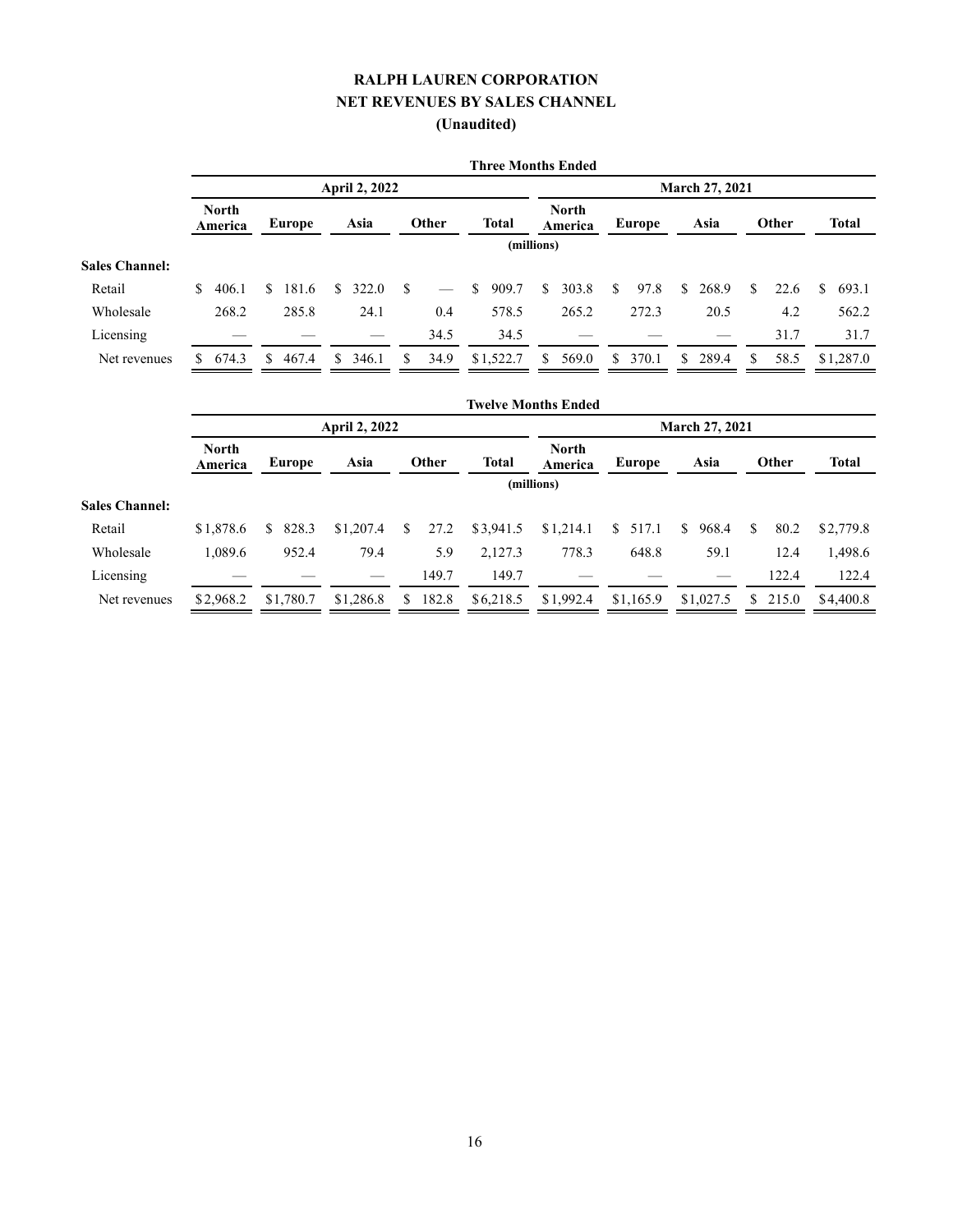#### **RALPH LAUREN CORPORATION GLOBAL RETAIL STORE NETWORK (Unaudited)**

|                                                        | April 2,<br>2022 | March 27,<br>2021 |
|--------------------------------------------------------|------------------|-------------------|
| <b>North America</b>                                   |                  |                   |
| Ralph Lauren Stores                                    | 46               | 40                |
| Polo Factory Stores                                    | 193              | 193               |
| <b>Total Directly Operated Stores</b>                  | 239              | 233               |
| Concessions                                            | 1                | 1                 |
| <b>Europe</b>                                          |                  |                   |
| Ralph Lauren Stores                                    | 36               | 32                |
| Polo Factory Stores                                    | 59               | 60                |
| <b>Total Directly Operated Stores</b>                  | 95               | 92                |
| Concessions                                            | 29               | 29                |
| <b>Asia</b>                                            |                  |                   |
| Ralph Lauren Stores                                    | 93               | 79                |
| Polo Factory Stores                                    | 77               | 72                |
| <b>Total Directly Operated Stores</b>                  | 170              | 151               |
| Concessions                                            | 654              | 616               |
| Other                                                  |                  |                   |
| Club Monaco Stores                                     |                  | 72                |
| Club Monaco Concessions                                |                  | 4                 |
| <b>Global Directly Operated Stores and Concessions</b> |                  |                   |
| Ralph Lauren Stores                                    | 175              | 151               |
| Polo Factory Stores                                    | 329              | 325               |
| Club Monaco Stores                                     |                  | 72                |
| <b>Total Directly Operated Stores</b>                  | 504              | 548               |
| Concessions                                            | 684              | 650               |
| <b>Global Licensed Stores</b>                          |                  |                   |
| <b>Total Licensed Stores</b>                           | 148              | 282               |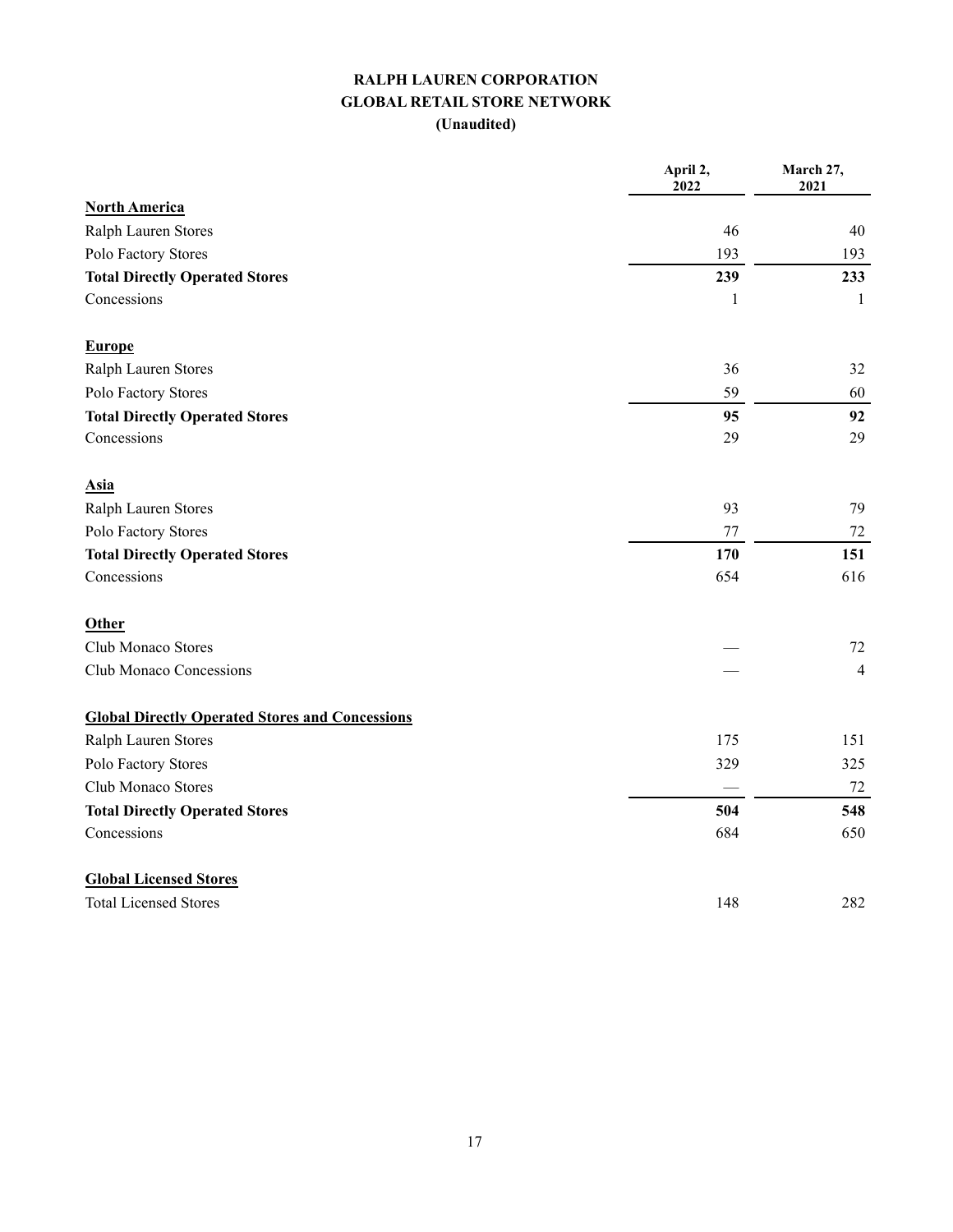|                                                                       | <b>Three Months Ended</b> |                 |                                               |                                   |               |                 |  |  |
|-----------------------------------------------------------------------|---------------------------|-----------------|-----------------------------------------------|-----------------------------------|---------------|-----------------|--|--|
|                                                                       | <b>April 2, 2022</b>      |                 |                                               |                                   |               |                 |  |  |
|                                                                       |                           | As              | <b>Total</b><br>Adjustments <sup>(a)(b)</sup> |                                   |               | As              |  |  |
|                                                                       |                           | <b>Reported</b> |                                               | (millions, except per share data) |               | <b>Adjusted</b> |  |  |
| Net revenues                                                          | \$                        | 1,522.7         | \$                                            |                                   | \$            | 1,522.7         |  |  |
| Gross profit                                                          |                           | 966.1           |                                               | (1.8)                             |               | 964.3           |  |  |
| Gross profit margin                                                   |                           | 63.4%           |                                               |                                   |               | 63.3%           |  |  |
| Total other operating expenses, net                                   |                           | (929.3)         |                                               | 19.2                              |               | (910.1)         |  |  |
| Operating expense margin                                              |                           | 61.0%           |                                               |                                   |               | 59.8%           |  |  |
| Operating income                                                      |                           | 36.8            |                                               | 17.4                              |               | 54.2            |  |  |
| Operating margin                                                      |                           | 2.4%            |                                               |                                   |               | 3.6%            |  |  |
| Other non-operating expense, net                                      |                           | (7.5)           |                                               |                                   |               | (7.5)           |  |  |
| Income before income taxes                                            |                           | 29.3            |                                               | 17.4                              |               | 46.7            |  |  |
| Income tax provision                                                  |                           | (4.9)           |                                               | (6.0)                             |               | (10.9)          |  |  |
| Effective tax rate                                                    |                           | 16.8%           |                                               |                                   |               | 23.4%           |  |  |
| Net income                                                            | \$                        | 24.4            | \$                                            | 11.4                              | \$            | 35.8            |  |  |
| Net income per diluted common share                                   | \$                        | 0.34            |                                               |                                   | \$            | 0.49            |  |  |
| Weighted average common shares outstanding - Diluted                  |                           | 72.5            |                                               |                                   |               |                 |  |  |
| SEGMENT INFORMATION - OPERATING INCOME:                               |                           |                 |                                               |                                   |               |                 |  |  |
| North America                                                         | \$                        | 90.2            | \$                                            | 0.2                               | <sup>\$</sup> | 90.4            |  |  |
| Operating margin                                                      |                           | 13.4%           |                                               |                                   |               | 13.4%           |  |  |
| Europe                                                                |                           | 90.6            |                                               | 3.6                               |               | 94.2            |  |  |
| Operating margin                                                      |                           | 19.4%           |                                               |                                   |               | 20.2%           |  |  |
| Asia                                                                  |                           | 39.4            |                                               |                                   |               | 39.4            |  |  |
| Operating margin                                                      |                           | 11.4%           |                                               |                                   |               | 11.4%           |  |  |
| Other non-reportable segments                                         |                           | 32.2            |                                               |                                   |               | 32.2            |  |  |
| Operating margin                                                      |                           | 92.2%           |                                               |                                   |               | 92.2%           |  |  |
| Unallocated corporate expenses and restructuring & other charges, net |                           | (215.6)         |                                               | 13.6                              |               | (202.0)         |  |  |
| Total operating income                                                | \$                        | 36.8            | \$                                            | 17.4                              | $\mathbb{S}$  | 54.2            |  |  |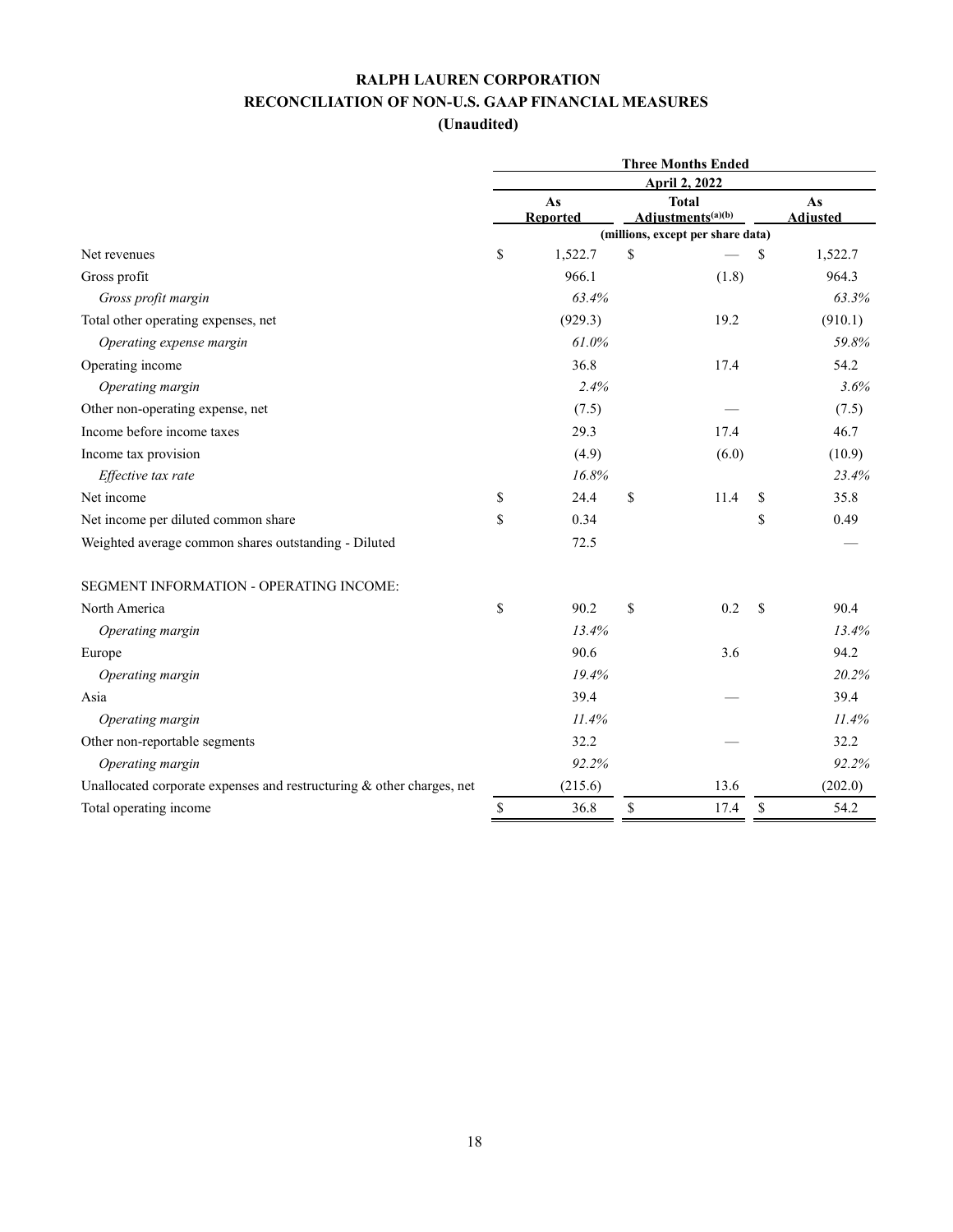| (Unaudited |  |  |
|------------|--|--|
|            |  |  |

|                                                                       | <b>Twelve Months Ended</b><br><b>April 2, 2022</b> |                |    |                                               |              |                       |
|-----------------------------------------------------------------------|----------------------------------------------------|----------------|----|-----------------------------------------------|--------------|-----------------------|
|                                                                       |                                                    |                |    |                                               |              |                       |
|                                                                       |                                                    | As<br>Reported |    | <b>Total</b><br>Adjustments <sup>(a)(c)</sup> |              | As<br><b>Adjusted</b> |
|                                                                       |                                                    |                |    | (millions, except per share data)             |              |                       |
| Net revenues                                                          | \$                                                 | 6,218.5        | \$ |                                               | \$           | 6,218.5               |
| Gross profit                                                          |                                                    | 4,147.5        |    | (13.3)                                        |              | 4,134.2               |
| Gross profit margin                                                   |                                                    | 66.7%          |    |                                               |              | 66.5%                 |
| Total other operating expenses, net                                   |                                                    | (3,349.1)      |    | 45.9                                          |              | (3,303.2)             |
| Operating expense margin                                              |                                                    | 53.9%          |    |                                               |              | 53.1%                 |
| Operating income                                                      |                                                    | 798.4          |    | 32.6                                          |              | 831.0                 |
| Operating margin                                                      |                                                    | 12.8%          |    |                                               |              | 13.4%                 |
| Other non-operating expense, net                                      |                                                    | (43.8)         |    |                                               |              | (43.8)                |
| Income before income taxes                                            |                                                    | 754.6          |    | 32.6                                          |              | 787.2                 |
| Income tax provision                                                  |                                                    | (154.5)        |    | (9.4)                                         |              | (163.9)               |
| Effective tax rate                                                    |                                                    | 20.5%          |    |                                               |              | 20.8%                 |
| Net income                                                            | \$                                                 | 600.1          | \$ | 23.2                                          | \$           | 623.3                 |
| Net income per diluted common share                                   | \$                                                 | 8.07           |    |                                               | \$           | 8.38                  |
| Weighted average common shares outstanding - Diluted                  |                                                    | 74.3           |    |                                               |              |                       |
| SEGMENT INFORMATION - OPERATING INCOME:                               |                                                    |                |    |                                               |              |                       |
| North America                                                         | \$                                                 | 676.7          | \$ | $(10.9)$ \$                                   |              | 665.8                 |
| Operating margin                                                      |                                                    | 22.8%          |    |                                               |              | 22.4%                 |
| Europe                                                                |                                                    | 444.0          |    | 2.4                                           |              | 446.4                 |
| Operating margin                                                      |                                                    | 24.9%          |    |                                               |              | 25.1%                 |
| Asia                                                                  |                                                    | 228.8          |    | 1.1                                           |              | 229.9                 |
| Operating margin                                                      |                                                    | 17.8%          |    |                                               |              | 17.9%                 |
| Other non-reportable segments                                         |                                                    | 138.4          |    | 0.3                                           |              | 138.7                 |
| Operating margin                                                      |                                                    | 75.7%          |    |                                               |              | 75.9%                 |
| Unallocated corporate expenses and restructuring & other charges, net |                                                    | (689.5)        |    | 39.7                                          |              | (649.8)               |
| Total operating income                                                | $\mathbb S$                                        | 798.4          | \$ | 32.6                                          | $\mathbb{S}$ | 831.0                 |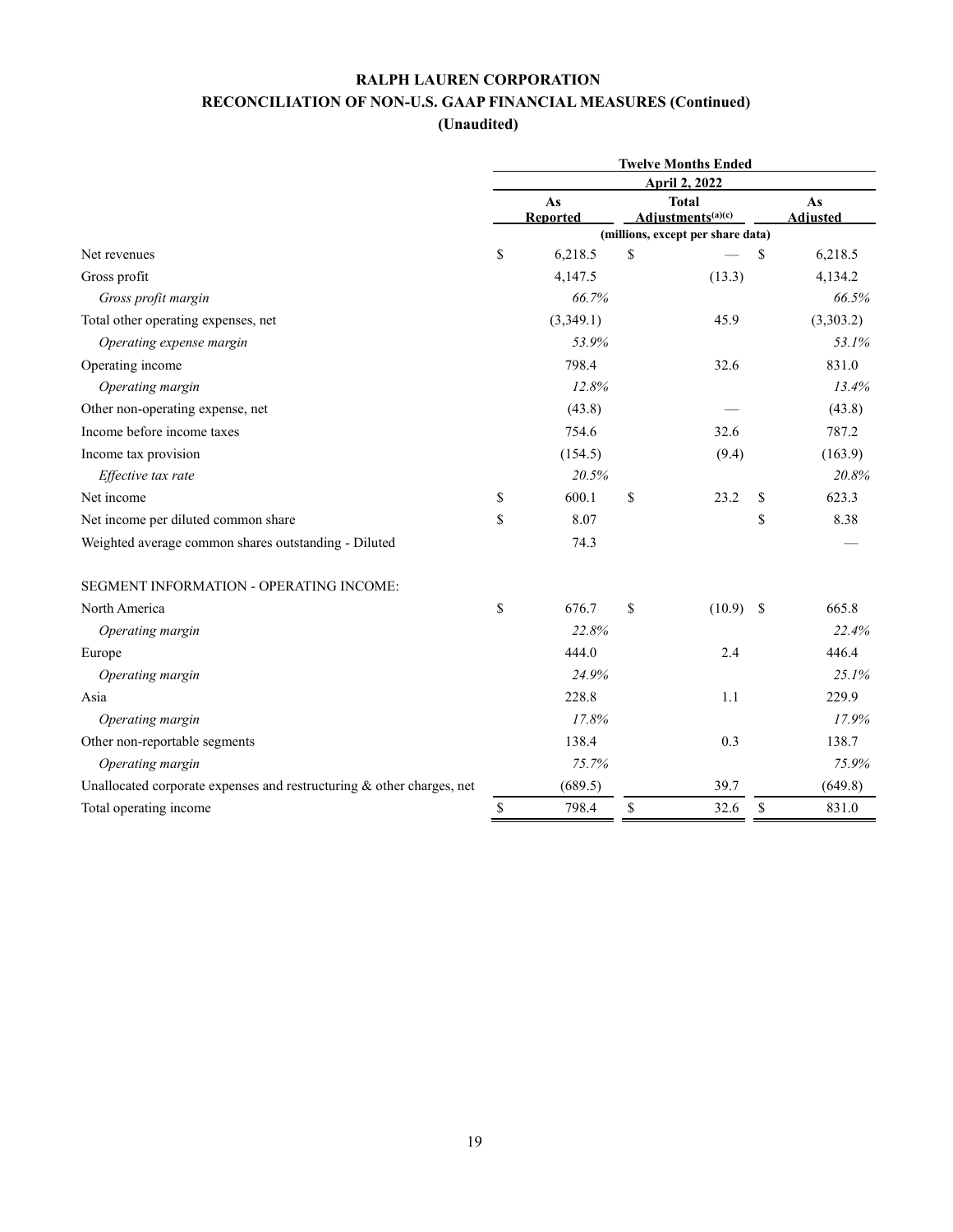| (Unaudited |  |
|------------|--|
|            |  |

|                                                                       | <b>Three Months Ended</b> |                                                                                                          |    |              |    |         |  |
|-----------------------------------------------------------------------|---------------------------|----------------------------------------------------------------------------------------------------------|----|--------------|----|---------|--|
|                                                                       | <b>March 27, 2021</b>     |                                                                                                          |    |              |    |         |  |
|                                                                       | As                        |                                                                                                          |    | <b>Total</b> |    | As      |  |
|                                                                       |                           | Adjustments <sup>(a)(d)</sup><br><b>Reported</b><br><b>Adjusted</b><br>(millions, except per share data) |    |              |    |         |  |
| Net revenues                                                          | \$                        | 1,287.0                                                                                                  | \$ |              | \$ | 1,287.0 |  |
| Gross profit                                                          |                           | 782.9                                                                                                    |    | 26.4         |    | 809.3   |  |
| Gross profit margin                                                   |                           | 60.8%                                                                                                    |    |              |    | 62.9%   |  |
| Total other operating expenses, net                                   |                           | (808.6)                                                                                                  |    | 43.4         |    | (765.2) |  |
| Operating expense margin                                              |                           | 62.8%                                                                                                    |    |              |    | 59.5%   |  |
| Operating income (loss)                                               |                           | (25.7)                                                                                                   |    | 69.8         |    | 44.1    |  |
| Operating margin                                                      |                           | $(2.0\%)$                                                                                                |    |              |    | 3.4%    |  |
| Other non-operating expense, net                                      |                           | (9.6)                                                                                                    |    |              |    | (9.6)   |  |
| Income (loss) before income taxes                                     |                           | (35.3)                                                                                                   |    | 69.8         |    | 34.5    |  |
| Income tax benefit (provision)                                        |                           | (38.8)                                                                                                   |    | 32.7         |    | (6.1)   |  |
| Effective tax rate                                                    |                           | (110.1%)                                                                                                 |    |              |    | 17.8%   |  |
| Net income (loss)                                                     | \$                        | (74.1)                                                                                                   | \$ | 102.5        | \$ | 28.4    |  |
| Net income (loss) per diluted common share                            | \$                        | (1.01)                                                                                                   |    |              | \$ | 0.38    |  |
| Weighted average common shares outstanding - Diluted                  |                           | 73.6                                                                                                     |    |              |    | 75.1    |  |
| SEGMENT INFORMATION - OPERATING INCOME (LOSS):                        |                           |                                                                                                          |    |              |    |         |  |
| North America                                                         | \$                        | 69.4                                                                                                     | \$ | 19.4         | \$ | 88.8    |  |
| Operating margin                                                      |                           | 12.2%                                                                                                    |    |              |    | 15.6%   |  |
| Europe                                                                |                           | 68.5                                                                                                     |    | 1.5          |    | 70.0    |  |
| Operating margin                                                      |                           | 18.5%                                                                                                    |    |              |    | 18.9%   |  |
| Asia                                                                  |                           | 27.6                                                                                                     |    | (1.1)        |    | 26.5    |  |
| Operating margin                                                      |                           | 9.5%                                                                                                     |    |              |    | 9.1%    |  |
| Other non-reportable segments                                         |                           | (5.2)                                                                                                    |    | 17.4         |    | 12.2    |  |
| Operating margin                                                      |                           | (8.8%)                                                                                                   |    |              |    | 21.1%   |  |
| Unallocated corporate expenses and restructuring & other charges, net |                           | (186.0)                                                                                                  |    | 32.6         |    | (153.4) |  |
| Total operating income (loss)                                         | $\mathbb{S}$              | (25.7)                                                                                                   | \$ | 69.8         | \$ | 44.1    |  |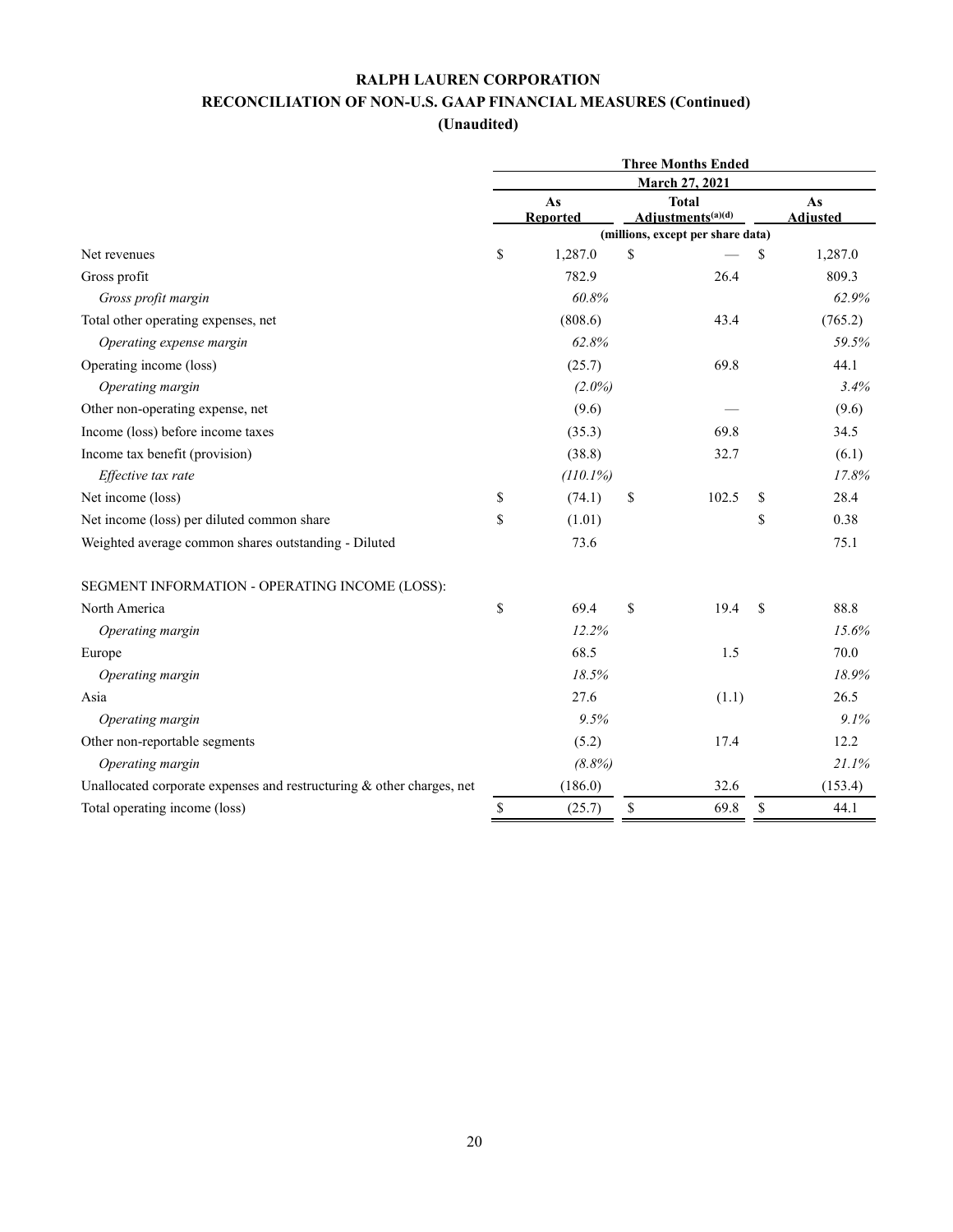| (Unaudited |  |
|------------|--|
|            |  |

|                                                                       | <b>Twelve Months Ended</b> |                |      |                                               |               |                       |  |
|-----------------------------------------------------------------------|----------------------------|----------------|------|-----------------------------------------------|---------------|-----------------------|--|
|                                                                       | <b>March 27, 2021</b>      |                |      |                                               |               |                       |  |
|                                                                       |                            | As<br>Reported |      | <b>Total</b><br>Adjustments <sup>(a)(e)</sup> |               | As<br><b>Adjusted</b> |  |
|                                                                       |                            |                |      | (millions, except per share data)             |               |                       |  |
| Net revenues                                                          | \$                         | 4,400.8        | \$   |                                               | \$            | 4,400.8               |  |
| Gross profit                                                          |                            | 2,861.4        |      | 29.3                                          |               | 2,890.7               |  |
| Gross profit margin                                                   |                            | 65.0%          |      |                                               |               | 65.7%                 |  |
| Total other operating expenses, net                                   |                            | (2,905.0)      |      | 225.1                                         |               | (2,679.9)             |  |
| Operating expense margin                                              |                            | 66.0%          |      |                                               |               | 60.9%                 |  |
| Operating income (loss)                                               |                            | (43.6)         |      | 254.4                                         |               | 210.8                 |  |
| Operating margin                                                      |                            | $(1.0\%)$      |      |                                               |               | 4.8%                  |  |
| Other non-operating expense, net                                      |                            | (31.2)         |      |                                               |               | (31.2)                |  |
| Income (loss) before income taxes                                     |                            | (74.8)         |      | 254.4                                         |               | 179.6                 |  |
| Income tax provision                                                  |                            | (46.3)         |      | (6.3)                                         |               | (52.6)                |  |
| Effective tax rate                                                    |                            | $(61.9\%)$     |      |                                               |               | 29.3%                 |  |
| Net income (loss)                                                     | \$                         | (121.1)        | \$   | 248.1                                         | \$            | 127.0                 |  |
| Net income (loss) per diluted common share                            | \$                         | (1.65)         |      |                                               | \$            | 1.70                  |  |
| Weighted average common shares outstanding - Diluted                  |                            | 73.5           |      |                                               |               | 74.7                  |  |
| SEGMENT INFORMATION - OPERATING INCOME (LOSS):                        |                            |                |      |                                               |               |                       |  |
| North America                                                         | \$                         | 334.0          | \$   | 12.8                                          | <sup>\$</sup> | 346.8                 |  |
| Operating margin                                                      |                            | 16.8%          |      |                                               |               | 17.4%                 |  |
| Europe                                                                |                            | 189.3          |      | 12.4                                          |               | 201.7                 |  |
| Operating margin                                                      |                            | 16.2%          |      |                                               |               | 17.3%                 |  |
| Asia                                                                  |                            | 148.2          |      | 1.6                                           |               | 149.8                 |  |
| Operating margin                                                      |                            | 14.4%          |      |                                               |               | 14.6%                 |  |
| Other non-reportable segments                                         |                            | 32.4           |      | 17.2                                          |               | 49.6                  |  |
| Operating margin                                                      |                            | 15.1%          |      |                                               |               | 23.1%                 |  |
| Unallocated corporate expenses and restructuring & other charges, net |                            | (747.5)        |      | 210.4                                         |               | (537.1)               |  |
| Total operating income (loss)                                         | \$                         | (43.6)         | $\$$ | 254.4                                         | \$            | 210.8                 |  |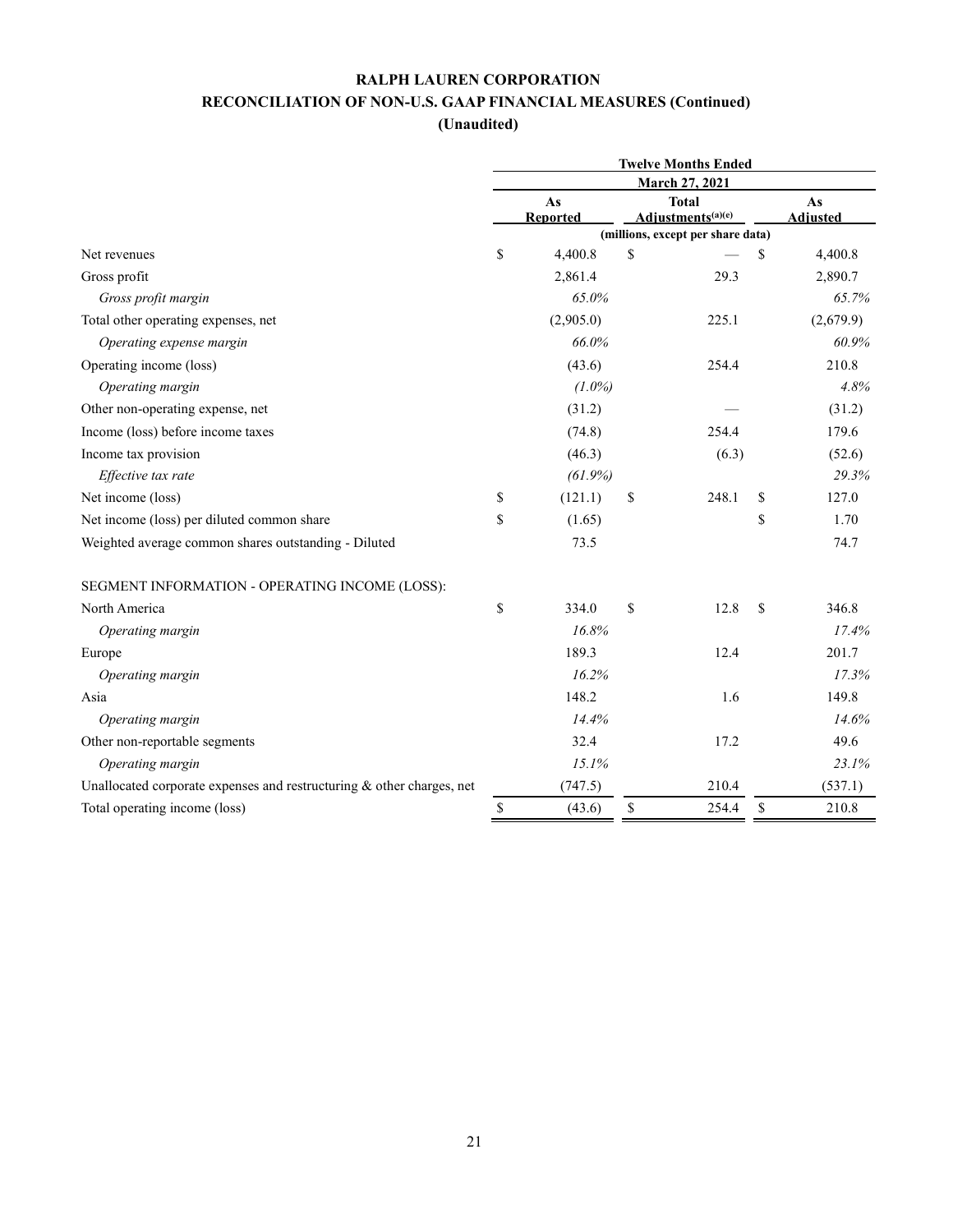| (Unaudited |  |
|------------|--|
|            |  |

|                                                                       | <b>Three Months Ended</b> |                 |                                               |                                   |    |                 |  |
|-----------------------------------------------------------------------|---------------------------|-----------------|-----------------------------------------------|-----------------------------------|----|-----------------|--|
|                                                                       | <b>March 28, 2020</b>     |                 |                                               |                                   |    |                 |  |
|                                                                       | As                        |                 | <b>Total</b><br>Adjustments <sup>(a)(f)</sup> |                                   |    | As              |  |
|                                                                       |                           | <b>Reported</b> |                                               | (millions, except per share data) |    | <b>Adjusted</b> |  |
| Net revenues                                                          | \$                        | 1,274.1         | \$                                            |                                   | \$ | 1,274.1         |  |
| Gross profit                                                          |                           | 594.4           |                                               | 158.5                             |    | 752.9           |  |
| Gross profit margin                                                   |                           | 46.7%           |                                               |                                   |    | 59.1 %          |  |
| Total other operating expenses, net                                   |                           | (878.2)         |                                               | 82.4                              |    | (795.8)         |  |
| Operating expense margin                                              |                           | 68.9%           |                                               |                                   |    | 62.5 %          |  |
| Operating loss                                                        |                           | (283.8)         |                                               | 240.9                             |    | (42.9)          |  |
| Operating margin                                                      |                           | (22.3%)         |                                               |                                   |    | $(3.4)\%$       |  |
| Other non-operating income (expense), net                             |                           | (3.4)           |                                               | 7.1                               |    | 3.7             |  |
| Loss before income taxes                                              |                           | (287.2)         |                                               | 248.0                             |    | (39.2)          |  |
| Income tax benefit (provision)                                        |                           | 38.2            |                                               | (49.5)                            |    | (11.3)          |  |
| Effective tax rate                                                    |                           | 13.3%           |                                               |                                   |    | $(28.3)\%$      |  |
| Net loss                                                              | \$                        | (249.0)         | \$                                            | 198.5                             | \$ | (50.5)          |  |
| Net loss per diluted common share                                     | \$                        | (3.38)          |                                               |                                   | \$ | (0.68)          |  |
| Weighted average common shares outstanding - Diluted                  |                           | 73.7            |                                               |                                   |    | 73.7            |  |
| SEGMENT INFORMATION - OPERATING INCOME (LOSS):                        |                           |                 |                                               |                                   |    |                 |  |
| North America                                                         | \$                        | (79.6)          | \$                                            | 142.8                             | S  | 63.2            |  |
| Operating margin                                                      |                           | (12.6%)         |                                               |                                   |    | 10.1%           |  |
| Europe                                                                |                           | 4.4             |                                               | 44.6                              |    | 49.0            |  |
| Operating margin                                                      |                           | 1.2%            |                                               |                                   |    | 13.8%           |  |
| Asia                                                                  |                           | (10.8)          |                                               | 18.4                              |    | 7.6             |  |
| Operating margin                                                      |                           | $(5.1\%)$       |                                               |                                   |    | 3.5%            |  |
| Other non-reportable segments                                         |                           |                 |                                               | 18.8                              |    | 18.8            |  |
| Operating margin                                                      |                           | $-$ %           |                                               |                                   |    | 24.2 %          |  |
| Unallocated corporate expenses and restructuring & other charges, net |                           | (197.8)         |                                               | 16.3                              |    | (181.5)         |  |
| Total operating loss                                                  | \$                        | (283.8)         | \$                                            | 240.9                             | \$ | (42.9)          |  |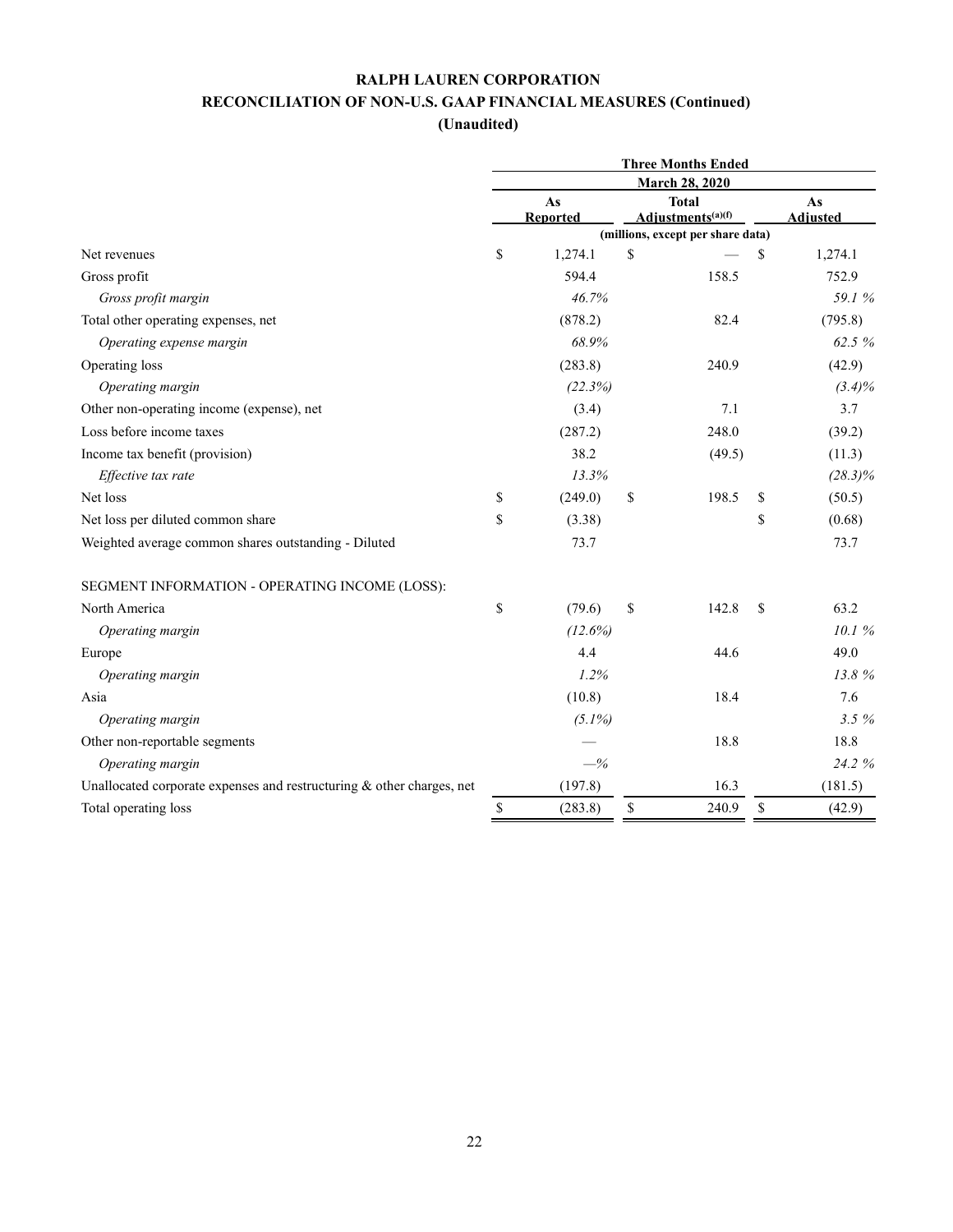|                                                                       | <b>Twelve Months Ended</b> |                 |    |                                               |    |                 |  |
|-----------------------------------------------------------------------|----------------------------|-----------------|----|-----------------------------------------------|----|-----------------|--|
|                                                                       | <b>March 28, 2020</b>      |                 |    |                                               |    |                 |  |
|                                                                       |                            | As              |    | <b>Total</b><br>Adjustments <sup>(a)(g)</sup> |    | As              |  |
|                                                                       |                            | <b>Reported</b> |    | (millions, except per share data)             |    | <b>Adjusted</b> |  |
| Net revenues                                                          | \$                         | 6,159.8         | \$ |                                               | \$ | 6,159.8         |  |
| Gross profit                                                          |                            | 3,653.3         |    | 159.5                                         |    | 3,812.8         |  |
| Gross profit margin                                                   |                            | 59.3%           |    |                                               |    | 61.9%           |  |
| Total other operating expenses, net                                   |                            | (3,336.3)       |    | 155.2                                         |    | (3,181.1)       |  |
| Operating expense margin                                              |                            | 54.2%           |    |                                               |    | 51.6%           |  |
| Operating income                                                      |                            | 317.0           |    | 314.7                                         |    | 631.7           |  |
| Operating margin                                                      |                            | 5.1%            |    |                                               |    | 10.3%           |  |
| Other non-operating income, net                                       |                            | 9.4             |    | 7.1                                           |    | 16.5            |  |
| Income before income taxes                                            |                            | 326.4           |    | 321.8                                         |    | 648.2           |  |
| Income tax benefit (provision)                                        |                            | 57.9            |    | (199.9)                                       |    | (142.0)         |  |
| Effective tax rate                                                    |                            | (17.7%)         |    |                                               |    | 21.9%           |  |
| Net income                                                            | \$                         | 384.3           | \$ | 121.9                                         | \$ | 506.2           |  |
| Net income per diluted common share                                   | \$                         | 4.98            |    |                                               | \$ | 6.56            |  |
| Weighted average common shares outstanding - Diluted                  |                            | 77.2            |    |                                               |    | 77.2            |  |
| SEGMENT INFORMATION - OPERATING INCOME:                               |                            |                 |    |                                               |    |                 |  |
| North America                                                         | \$                         | 456.0           | \$ | 143.2                                         | \$ | 599.2           |  |
| Operating margin                                                      |                            | 14.5%           |    |                                               |    | 19.1 %          |  |
| Europe                                                                |                            | 336.3           |    | 44.7                                          |    | 381.0           |  |
| Operating margin                                                      |                            | 20.6%           |    |                                               |    | 23.3 %          |  |
| Asia                                                                  |                            | 124.8           |    | 21.7                                          |    | 146.5           |  |
| Operating margin                                                      |                            | 12.3%           |    |                                               |    | 14.4 %          |  |
| Other non-reportable segments                                         |                            | 85.2            |    | 31.2                                          |    | 116.4           |  |
| Operating margin                                                      |                            | 23.0%           |    |                                               |    | 31.4%           |  |
| Unallocated corporate expenses and restructuring & other charges, net |                            | (685.3)         |    | 73.9                                          |    | (611.4)         |  |
| Total operating income                                                | \$                         | 317.0           | \$ | 314.7                                         | \$ | 631.7           |  |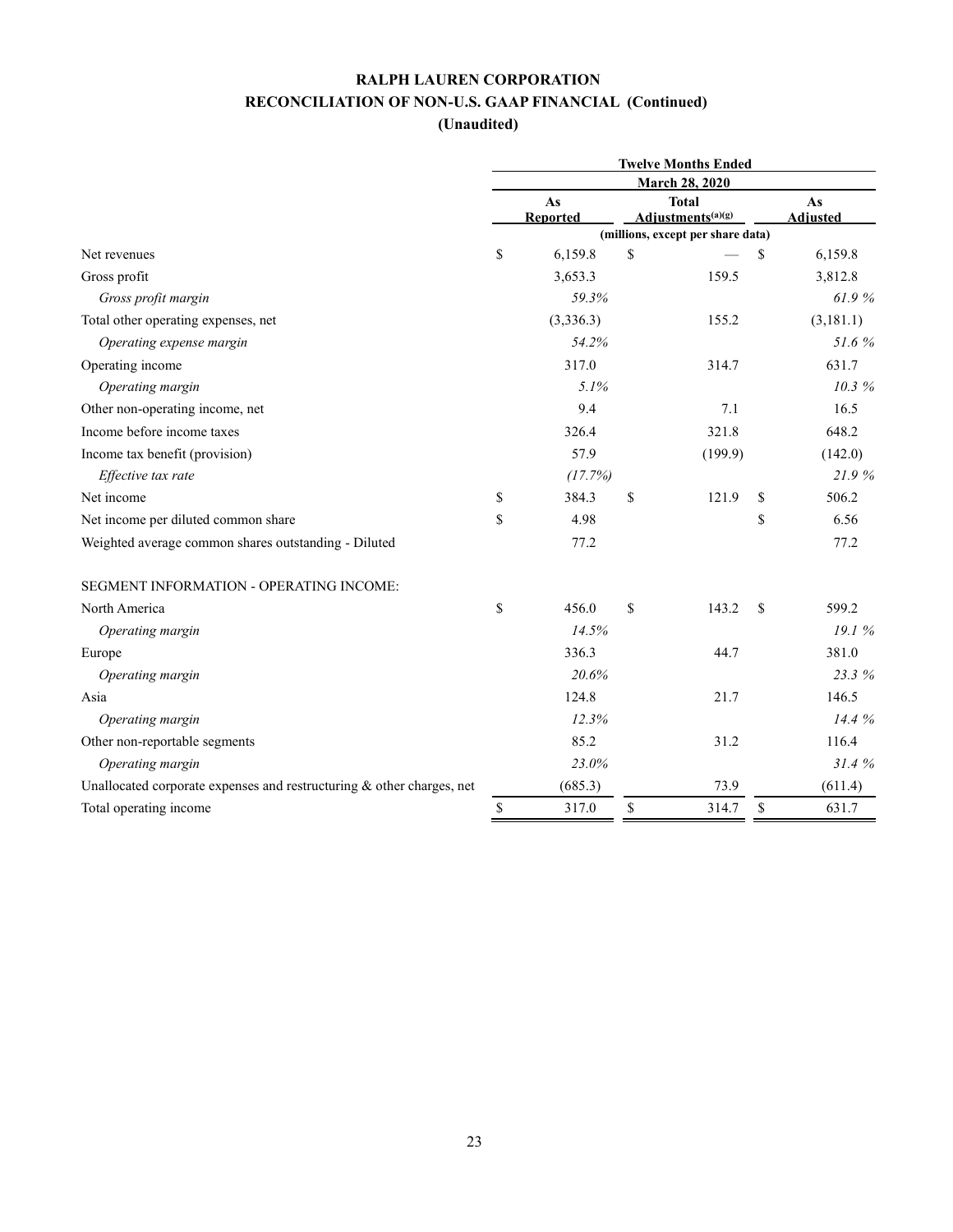#### **RALPH LAUREN CORPORATION**

#### **FOOTNOTES TO RECONCILIATION OF NON-U.S. GAAP FINANCIAL MEASURES**

- **(a)** Adjustments for non-routine inventory-related charges (benefits) are recorded within cost of goods sold in the consolidated statements of operations. Adjustments for non-routine bad debt expense (benefits) is recorded within selling, general, and administrative ("SG&A") expenses in the consolidated statements of operations. Adjustments for impairment-related charges are recorded within impairment of assets in the consolidated statements of operations, with the exception of a \$7.1 million impairment of an equity method investment during the fourth quarter of Fiscal 2020, which is recorded within other income (expense), net. Adjustments for one-time income tax events are recorded within the income tax benefit (provision) in the consolidated statement of operations. Adjustments for all other charges are recorded within restructuring and other charges, net in the consolidated statements of operations.
- **(b)** Adjustments for the three months ended April 2, 2022 include (i) other charges of \$10.9 million primarily related to rent and occupancy costs associated with certain previously exited real estate locations for which the related lease agreements have not yet expired and non-income-related capital taxes resulting from Swiss tax reform; (ii) a \$4.0 million charitable donation expense related to income received from Regent, L.P. ("Regent") during Fiscal 2022 in connection the Company's sale of its Club Monaco business; (iii) charge of \$3.6 million related to non-routine bad debt expense recorded in connection with the Russia-Ukraine war; (iv) benefit of \$1.8 million related to COVID-19-related inventory adjustments; (v) charges of \$1.6 million recorded in connection with the Company's restructuring activities, consisting of restructuring charges and impairment of assets; and (vi) benefit of \$0.9 million related to income received from Regent.
- **(c)** Adjustments for the twelve months ended April 2, 2022 include (i) charges of \$25.3 million recorded in connection with the Company's restructuring activities, consisting of restructuring charges, impairment of assets, and accelerated stock-based compensation expense; (ii) other charges of \$18.2 million primarily related to rent and occupancy costs associated with certain previously exited real estate locations for which the related lease agreements have not yet expired and non-income-related capital taxes resulting from Swiss tax reform; (iii) benefit of \$13.3 million related to COVID-19-related inventory adjustments; (iv) income of \$4.0 million primarily related to a certain revenue share clause in the Company's agreement with Regent that entitled it to receive a portion of the sales generated by the Club Monaco business during a four-month business transition period; (v) a \$4.0 million charitable donation expense related to the beforementioned income received from Regent; and (vi) net non-routine bad debt expense of \$2.4 million recorded in connection with the Russia-Ukraine war, partially offset by favorable COVID-19-related bad debt reserve adjustments.
- **(d)** Adjustments for the three months ended March 27, 2021 include (i) charges of \$32.5 million recorded in connection with the Company's restructuring plans, consisting of restructuring charges, impairment of assets, and inventory-related charges; (ii) additional impairment of assets of \$17.5 million primarily related to underperforming stores as a result of on-going store portfolio evaluation and \$0.3 million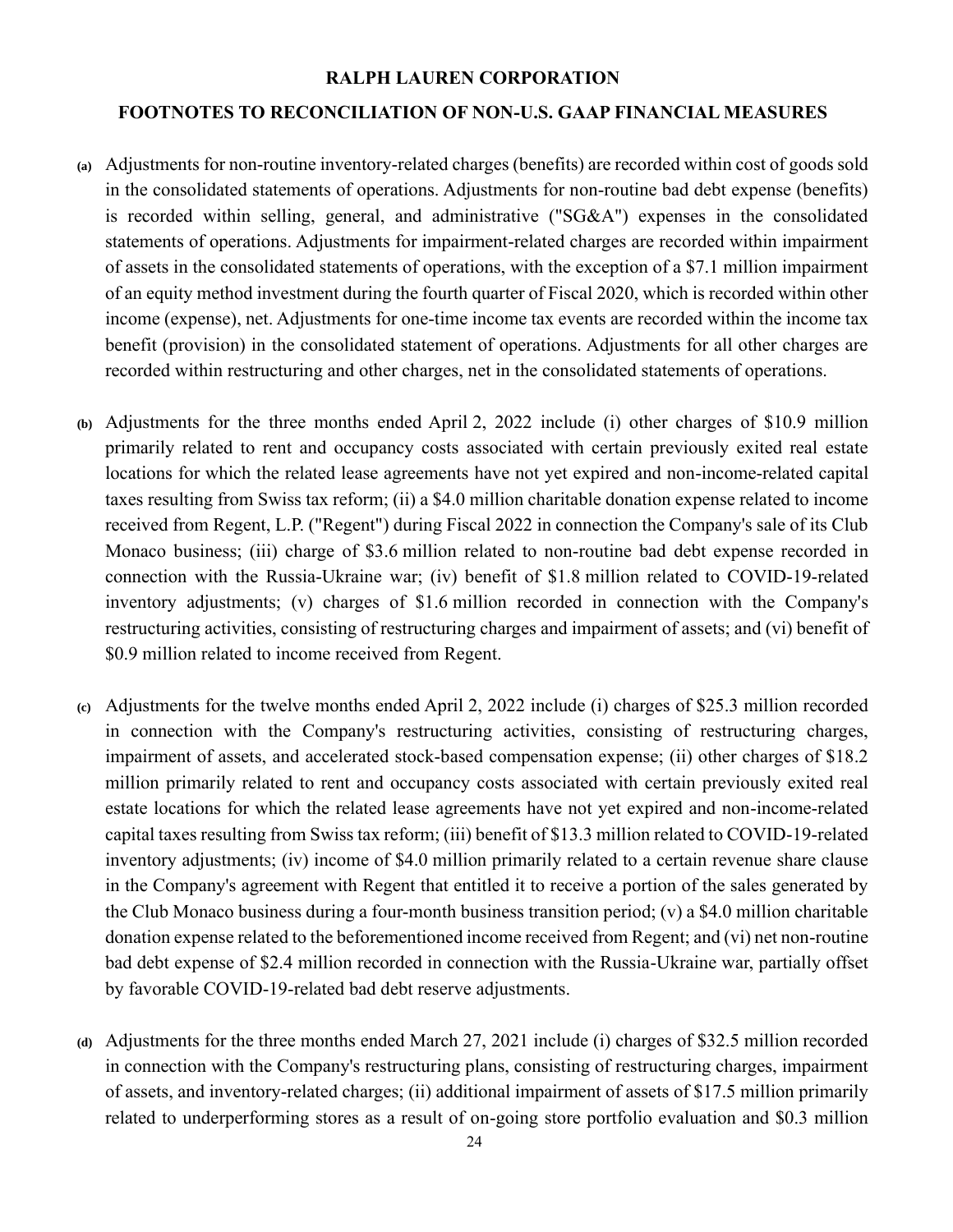related to certain previously exited real estate locations for which the related lease agreement has not yet expired; (iii) inventory-related charges of \$26.4 million related to adverse impacts associated with COVID-19 business disruptions; (iv) benefit of \$10.0 million related to COVID-19-related bad debt reserve adjustments; and (v) other charges of \$3.1 million primarily related to rent and occupancy costs associated with certain previously exited real estate locations for which the related lease agreements have not yet expired. Our income tax provision for the three months ended March 27, 2021 reflected tax effects for the pre-tax charges described above, as well as incremental tax expense of \$52.6 million primarily related to a decrease in net operating loss carryback under the CARES Act and an increase for valuation allowance provided against domestic losses attributable to significant COVID-19 business disruptions.

- **(e)** Adjustments for the twelve months ended March 27, 2021 include (i) charges of \$236.8 million recorded in connection with the Company's restructuring plans, consisting of restructuring charges, impairment of assets, and inventory-related charges; (ii) benefit of \$41.4 million related to COVID-19 related bad debt reserve adjustments; (iii) additional impairment of assets of \$17.5 million related to underperforming stores identified through its on-going store portfolio evaluation and adverse impacts associated with COVID-19 business disruptions, and \$9.1 million related to certain previously exited real estate locations for which the related lease agreement has not yet expired; (iv) inventory-related charges of \$21.0 million related to adverse impacts associated with COVID-19 business disruptions; and (v) other charges of \$11.4 million primarily related to rent and occupancy costs associated with certain previously exited real estate locations for which the related lease agreements have not yet expired. Our income tax provision for the twelve months ended March 27, 2021 reflected tax effects for the pre-tax charges described above, as well as incremental tax expense of \$33.7 million primarily related to a valuation allowance provided against domestic losses attributable to significant COVID-19 business disruptions and \$13.8 million related to international tax legislation enacted in connection with the European Union's anti-tax avoidance directive, partially offset by an income tax benefit of \$0.9 million primarily due to a net operating loss carryback under the CARES Act.
- **(f)** Adjustments for the three months ended March 28, 2020 include (i) inventory-related charges of \$157.3 million and bad debt expense of \$56.4 million, both related to adverse impacts associated with COVID-19 business disruptions; (ii) charges of \$16.9 million recorded in connection with the Company's restructuring plans, consisting of restructuring charges, impairment of assets, and inventory-related charges; (iii) additional impairment of assets of \$7.7 million related to underperforming stores as a result of on-going store portfolio evaluation and \$7.1 million related to an equity method investment; and (iv) other charges of \$2.6 million primarily related to rent and occupancy costs associated with certain previously exited real estate locations for which the related lease agreements have not yet expired. Additionally, the income tax benefit (provision) reflects a charge of \$11.2 million recorded in connection with Swiss tax reform.
- **(g)** Adjustments for the twelve months ended March 28, 2020 include (i) inventory-related charges of \$157.3 million and bad debt expense of \$56.4 million, both related to adverse impacts associated with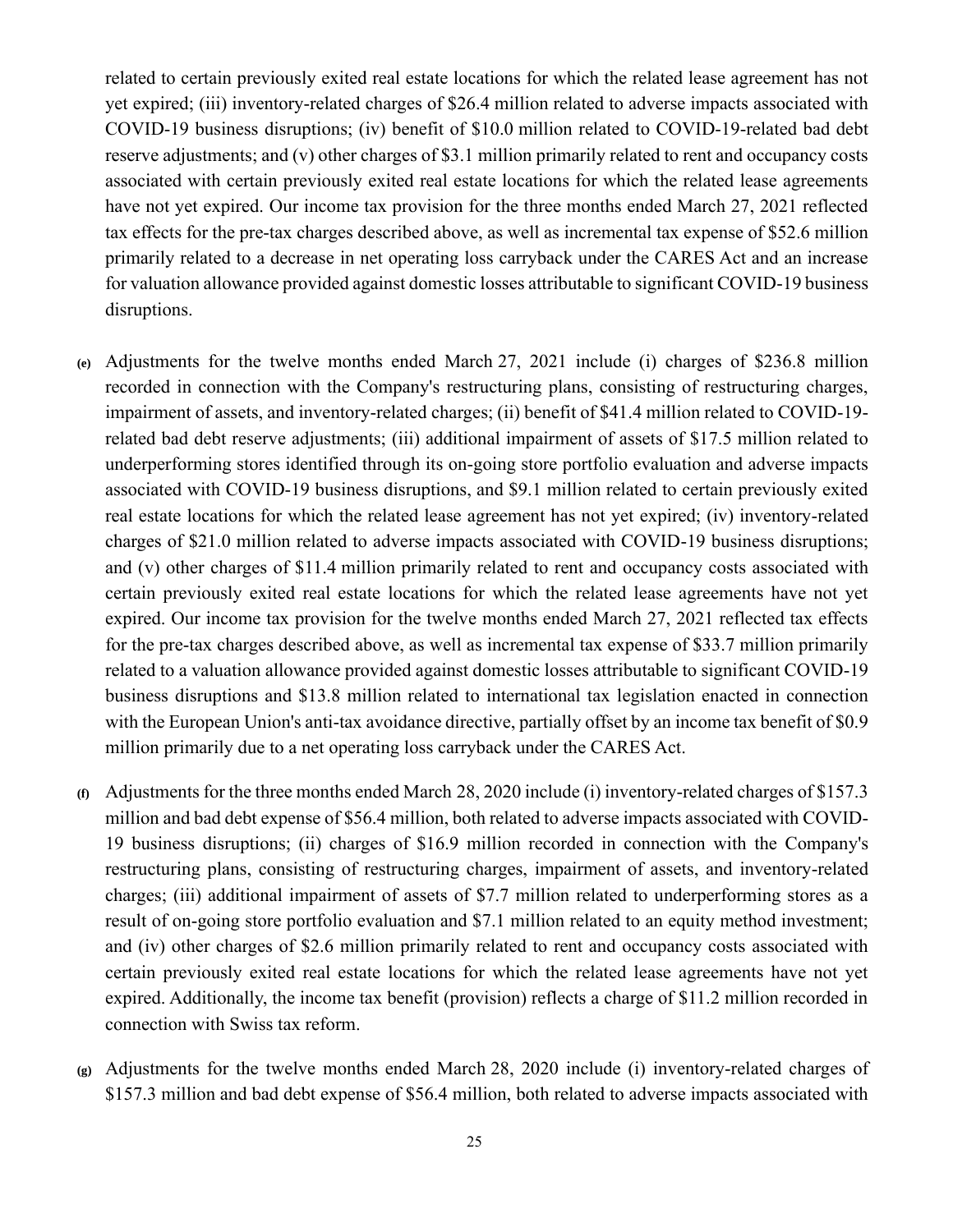COVID-19 business disruptions; (ii) charges of \$48.5 million recorded in connection with the Company's restructuring plans, consisting of restructuring charges, impairment of assets, inventoryrelated charges, and accelerated stock-based compensation expense; (iii) additional impairment of assets of \$22.9 million related to underperforming stores as a result of on-going store portfolio evaluation and \$7.1 million related to an equity method investment; and (iv) other charges of \$29.6 million primarily related to the charitable donation of the net cash proceeds received from the sale of the Company's corporate jet and rent and occupancy costs associated with certain previously exited real estate locations for which the related lease agreements have not yet expired. Additionally, the income tax benefit (provision) reflects a one-time benefit of \$122.9 million recorded in connection with Swiss tax reform.

#### **NON-U.S. GAAP FINANCIAL MEASURES**

Because Ralph Lauren Corporation is a global company, the comparability of its operating results reported in U.S. Dollars is affected by foreign currency exchange rate fluctuations because the underlying currencies in which it transacts change in value over time compared to the U.S. Dollar. Such fluctuations can have a significant effect on the Company's reported results. As such, in addition to financial measures prepared in accordance with accounting principles generally accepted in the U.S. ("U.S. GAAP"), the Company's discussions often contain references to constant currency measures, which are calculated by translating current-year and prior-year reported amounts into comparable amounts using a single foreign exchange rate for each currency. The Company presents constant currency financial information, which is a non-U.S. GAAP financial measure, as a supplement to its reported operating results. The Company uses constant currency information to provide a framework for assessing how its businesses performed excluding the effects of foreign currency exchange rate fluctuations. Management believes this information is useful to investors for facilitating comparisons of operating results and better identifying trends in the Company's businesses. The constant currency performance measures should be viewed in addition to, and not in lieu of or superior to, the Company's operating performance measures calculated in accordance with U.S. GAAP.

This earnings release also includes certain other non-U.S. GAAP financial measures relating to the impact of charges and other items as described herein. The Company uses non-U.S. GAAP financial measures, among other things, to evaluate its operating performance and to better represent the manner in which it conducts and views its business. The Company believes that excluding items that are not comparable from period to period helps investors and others compare operating performance between two periods. While the Company considers non-U.S. GAAP measures useful in analyzing its results, they are not intended to replace, nor act as a substitute for, any presentation included in the consolidated financial statements prepared in conformity with U.S. GAAP, and may be different from non-U.S. GAAP measures reported by other companies.

Adjustments made during the fiscal periods presented include charges recorded in connection with the Company's restructuring activities, as well as certain other charges (benefits) associated with other non